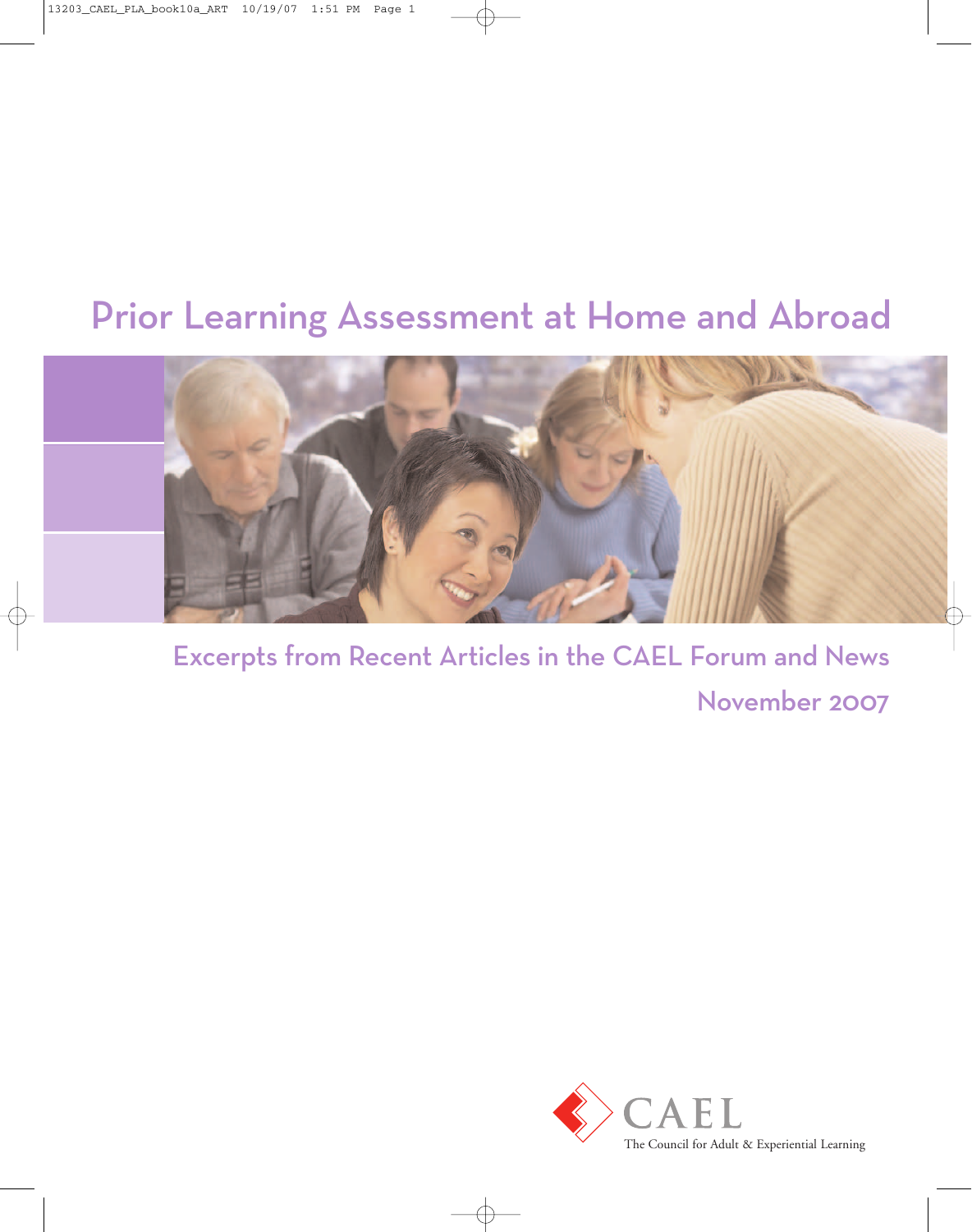# *Are you meeting the needs of your adult learners?*

**Adult learners have different needs and priorities.** To retain more adult learners and ensure their success, you need to provide a program that meets and exceeds their expectations.

**The Adult Learning Focused Institution (ALFI) Assessment Tools** help you uncover what is important to your adult learners and how well your institution is helping them succeed. The ALFI Tools help you pinpoint both your institution's strengths and areas for improvement.

### Retain adult learners **—** ensure their success



**Based on CAEL's groundbreaking** *Principles of Effectiveness for Adult Learners,* The ALFI Assessment Toolkit consists of two instruments: The Institutional Self-Assessment Survey (ISAS) and The Adult Learner Inventory™ (ALI). The surveys provide a powerful tool for colleges and universities that want to align their institutional policy and structure with the needs of adult learners. You also get benchmarks that compare your institution with other colleges and universities nationwide.

### Evaluate your adult learner practices and measure student satisfaction

**The Institutional Self-Assessment Survey (ISAS)** assesses a wide range of activities, policies and practices at your institution — from financial policies to assessing learning.

**The Adult Learner InventoryTM (ALI)** is designed for students 25 and older completing undergraduate programs. Created by Noel-Levitz and CAEL, the ALI measures both satisfaction and levels of importance among adult students.



### Get the answers you need with CAEL's new ALFI Assessment Toolkit

- . Prepare for accreditation review.
- . Attract and retain adult learners.
- . Leverage limited resources in the most advantageous manner.
- . Customize programs to enhance retention rates.
- . Create recruitment messages.
- . Develop strategic plans.

*See for yourself how much you could learn from these powerful tools!* **Visit CAEL at Booth #304 or call 800-451-8131 see samples online: www.cael.org/alfi/tools**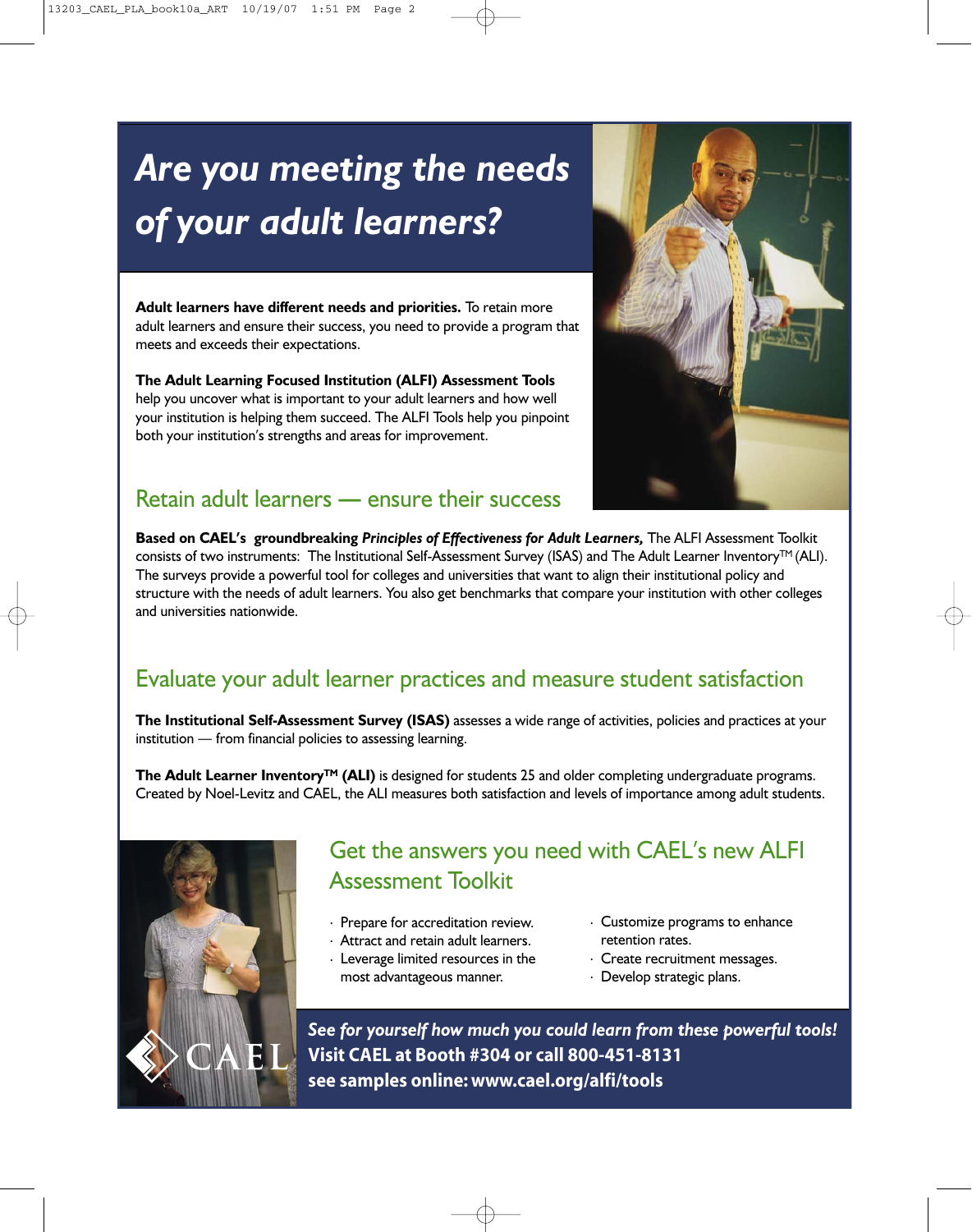### Prior Learning Assessment: Current Practice and Future Visions

CAEL is pleased to provide this publication to our members and other organizations and individuals interested in learning more about Prior Learning Assessment, or PLA. Most of the articles published here have been previously published in the Forum and News, an e-newsletter CAEL regularly shares with its members.

This publication includes a summary of the data gathered in CAEL's 2006 institutional survey on PLA, results of our research on state-wide PLA policies, an article on how PLA is being used with working adults, and articles on how PLA is being promoted and applied in other countries: South Africa, Canada, and the European Union.

More information on PLA can be found through a variety of CAEL resources:

- w CAEL's annual conference each November (see http://www.cael.org/events.htm)
- CAEL's website at http://www.cael.org/pla.htm, which provides information on:

PLA Face-to-Face Workshops PLA Online Certification CAEL publications: Earn College Credit for What You Know, Fourth Edition By Janet Colvin

> Assessing Learning: Standards, Principles & Procedures, Second Edition By Morry Fiddler, Catherine Marienau, and Urban Whitaker

### Table of Contents

| Strengthening Education for All of South Africa through Recognition of Prior Learning11 |
|-----------------------------------------------------------------------------------------|
| Recognition of Prior Learning in Canada: Thoughts for Today - Hopes for Tomorrow13      |
| Book Review: Recognising Experiential Learning: Practices in European Universities 15   |

#### The Council for Adult and Experiential Learning (CAEL)

55 East Monroe Street Suite 1930 Chicago, Illinois 60603 Phone: 312-499-2600 Fax: 312-499-2601

1608 Walnut Street Suite 1404 Philadelphia, Pennsylvania 19103 Phone: 215-731-0191 Fax: 215-731-0505

6021 South Syracuse Way Suite 213 Greenwood Village, Colorado 80111 Phone: 303-773-3956 Fax: 303-773-0026

CAEL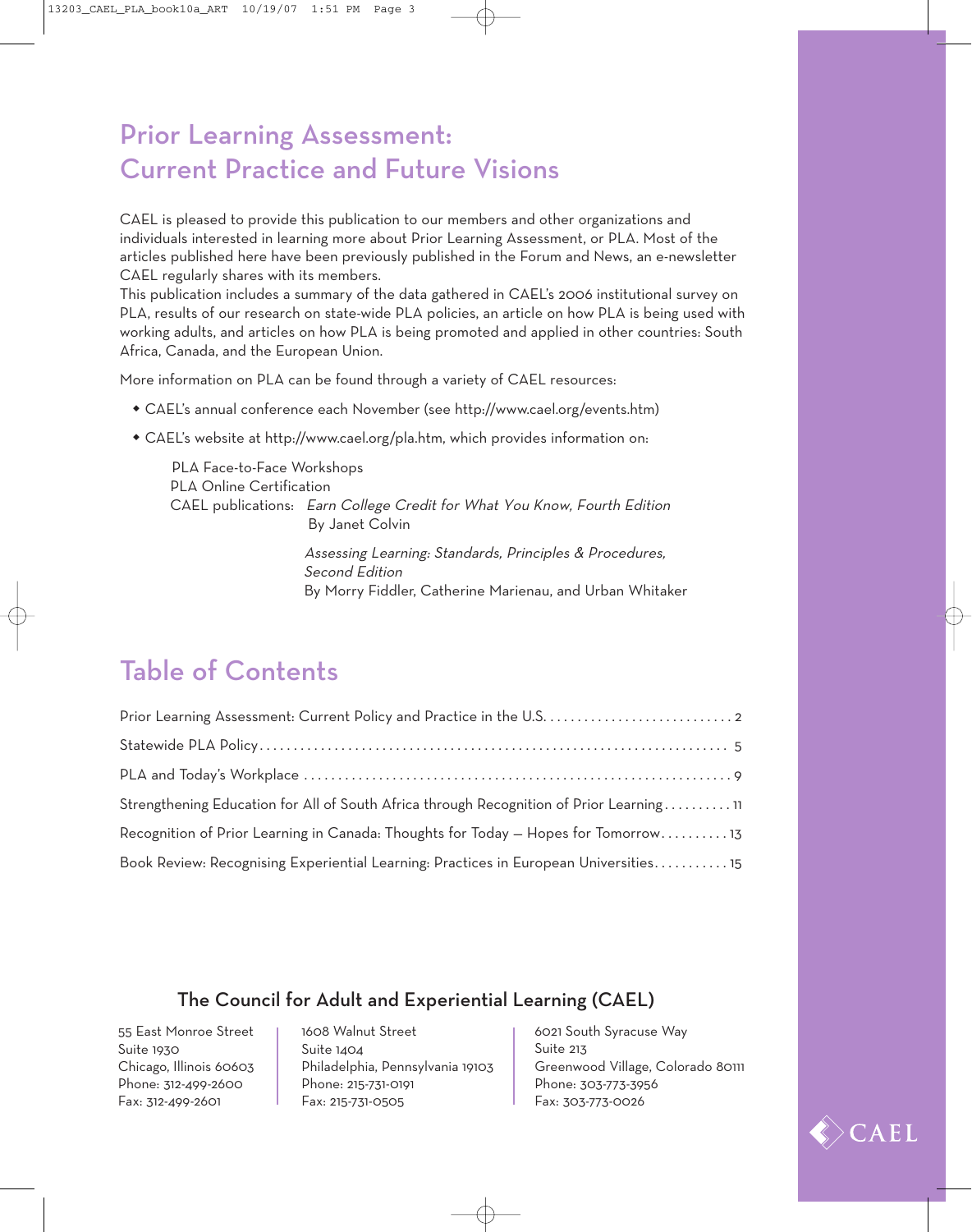## Prior Learning Assessment: Current Policy and Practice in the U.S.

#### By Rebecca Klein-Collins, CAEL

Over the past 30 years, hundreds of postsecondary education institutions have developed systems to award college credit for what people learn outside the classroom through corporate training, work experience, civic activity, and independent study. Through a process called Prior Learning Assessment (PLA), colleges and universities evaluate and award credit for this learning when they determine it to be similar in content, depth, and breadth to what they consider college-level learning.

Since 1974, CAEL has devoted time, effort, and funds to establishing and disseminating standards for the awarding of credit through assessment, training faculty evaluators, and implementing research on the outcomes of these efforts—with special emphasis on the portfolio method of assessment. As part of our PLA efforts, CAEL periodically scans the field to learn more about trends in PLA practice and in institutional policy, and we share our findings with the adult learning community to provide a better sense of what other institutions are doing and, in general, where the field is headed.

#### *Institutional Practice: Lessons from CAEL's Survey of Registrars*

In 2006, we requested information from colleges and universities nationwide on how they are administering PLA and what may have changed since we last surveyed the field in 1996 and 1991.

#### **Defining PLA**

Prior Learning Assessment is not just one method or tool. PLA includes methods such as:

- **\* Experiential Learning Assessments**, also known as individualized student portfolios or interviews
- Evaluation of Local Training, which includes program evaluations done by individual colleges of non-collegiate instructional programs that award credit to those who achieve recognized proficiencies
- \* ACE Guides, published credit recommendations for formal instructional programs offered by non-collegiate agencies, both civilian employers and the military
- Challenge Exams, which are local tests developed by some colleges to verify learning achievement
- \* AP Exams, a series of tests developed by the College Board initially for AP High School courses – 34 exams in 19 subject areas
- CLEP Exams, tests of basic entry-level college material offered by the College Board through its College Level Examination Program (CLEP)
- **\* Excelsior College Examination Program** (formerly, Regents College Exams or ACT/PEP Exams), offered by Excelsior College, NY
- DANTES Subject Standardized Tests (DSST) Program, conducted by the Chauncey Group International, a division of Thomson Prometric — tests of basic entry-level college material through 37 exams

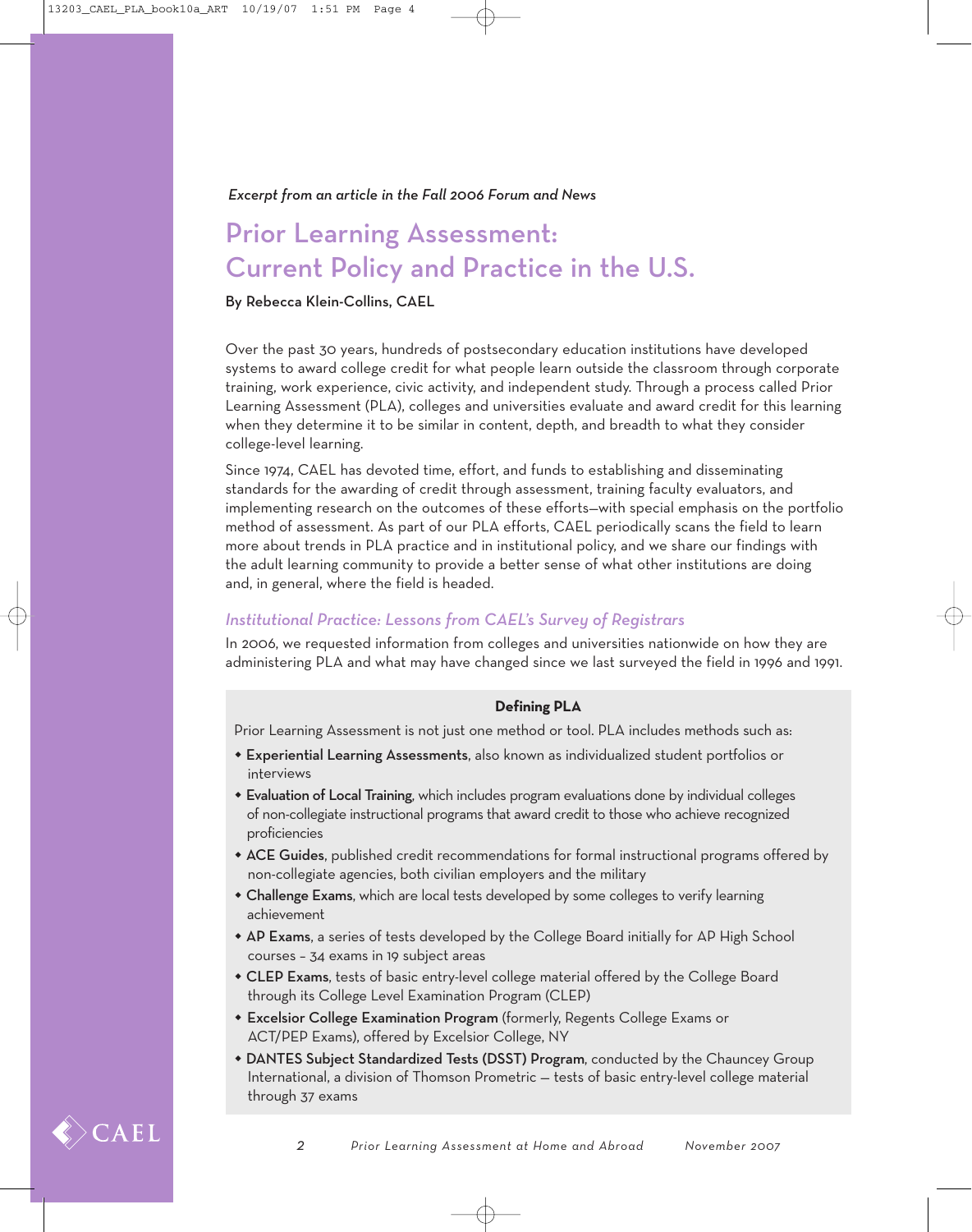

PLA, when credit can be requested, and whether there are fees for PLA credit.

#### *Types of PLA Accepted*

The 2006 responses show that most institutions accept PLA methods such as CLEP Exams (87%) and AP Exams (84%), similar to acceptance patterns from previous years. The least used methods were Excelsior Exams (28%) and Local Training (38%). Looking at data from 1996 and 1991, we see some evidence that acceptance of Experiential Learning Assessments is becoming slightly more

common (66% in 2006 compared with 55% in 1996 and 50% in 1991) while acceptance of Challenge Exams may be becoming less common (56% in 2006, compared with 72% in previous years). The table above shows the trends from the data. *How Students Learn* In 2006, more institu-**1996 2006** 0% 10% 20% 30% 40% 50% 60% **Location of PLA Advising Function Other Academic Affairs Office Adult and Continuing Ed Office Acaemic Advising Office Admissions Office Registrars Office 28% 20% 16% 25% 23% 34% 23% 37% 50% 57%**

## *about PLA*

tions (compared with

1996 data) provided information on PLA options in their Admissions and Registrar's Offices than did in 1996. We are also seeing a slight decrease in the percentage of institutions housing the information with the Adult and Continuing Education office.

In addition to offering PLA information in the various offices on campus, 82% of respondent institutions provide information on PLA in the college catalogue, 45% have information on the website, and 28% have a dedicated PLA brochure or handout.

#### *Restrictions on PLA*

Just over one-third (35%) of institutions responding said that they have some restrictions on when students can participate in the PLA process. The most common restriction was requiring the student to wait until completing a specific number of semesters or credits. Credit was also

*November 2007 Prior Learning Assessment at Home and Abroad 3*

 $\angle$ CAEL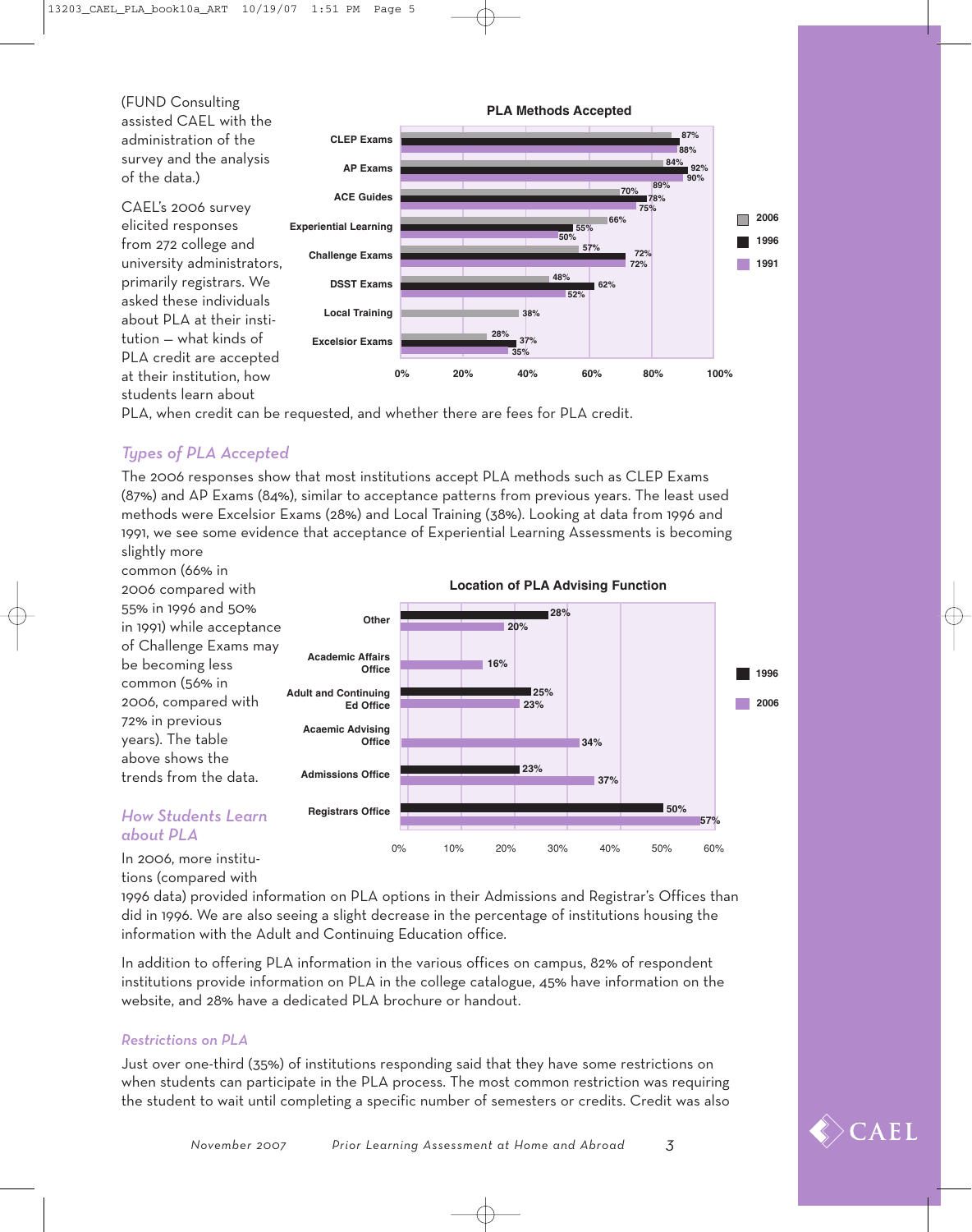commonly restricted to a period prior to the student's final semester or year. One college, for example, said that the final 32 hours of credit must be earned in residence.

Respondents across the board indicated that PLA is most often applied to lower division courses and least often applied to graduate level courses (less than 5% of respondents indicated that any PLA credit was awarded at the graduate level during the 2003-2004 academic year).

The average maximum number of credits that could be earned ranged from 30 credits from Experiential Learning to 42 credits from ACE Guides.

#### *Fees for PLA*

Responding colleges and universities were more likely to charge submission/evaluation fees from students applying for credit through PLA methods like Challenge Exams (45% of those accepting Challenge Exams) and Experiential Learning (59% of those accepting Experiential Learning credits). They were less likely to charge students applying for credit through Excelsior Exams (7% of those accepting those exams), AP Exams (9%), and ACE Guides (11%).

Respondents were even less likely to charge tuition fees for those credits. Again, colleges and universities accepting credits from Challenge Exams and Experiential Learning were more likely to charge tuition fees for awarding those credits.

#### *Use of Experiential Learning Assessments*

Although sixty-six percent (66%) of respondents said that they accept credit from experiential learning assessments, only forty-two percent (42%) of the respondents reported that they conduct those assessments themselves.

The most common ways that institutions helped prepare students for experiential learning assessments was through individualized advising (83%), student handbook or guidebook (63%), and pre-screening qualification (54%). Less common were credit-based courses that include portfolio development (47%), seminars or workshops (31%), and non-credit courses (4%).

The majority of respondent institutions that conduct experiential learning assessments provide student advising online or via email (62%) and approximately half allow electronic submission of portfolios (50%).

*If you have any questions about the 2006 PLA policies and practices survey, please contact Diana Bamford-Rees, dbamford-rees@cael.org.* 

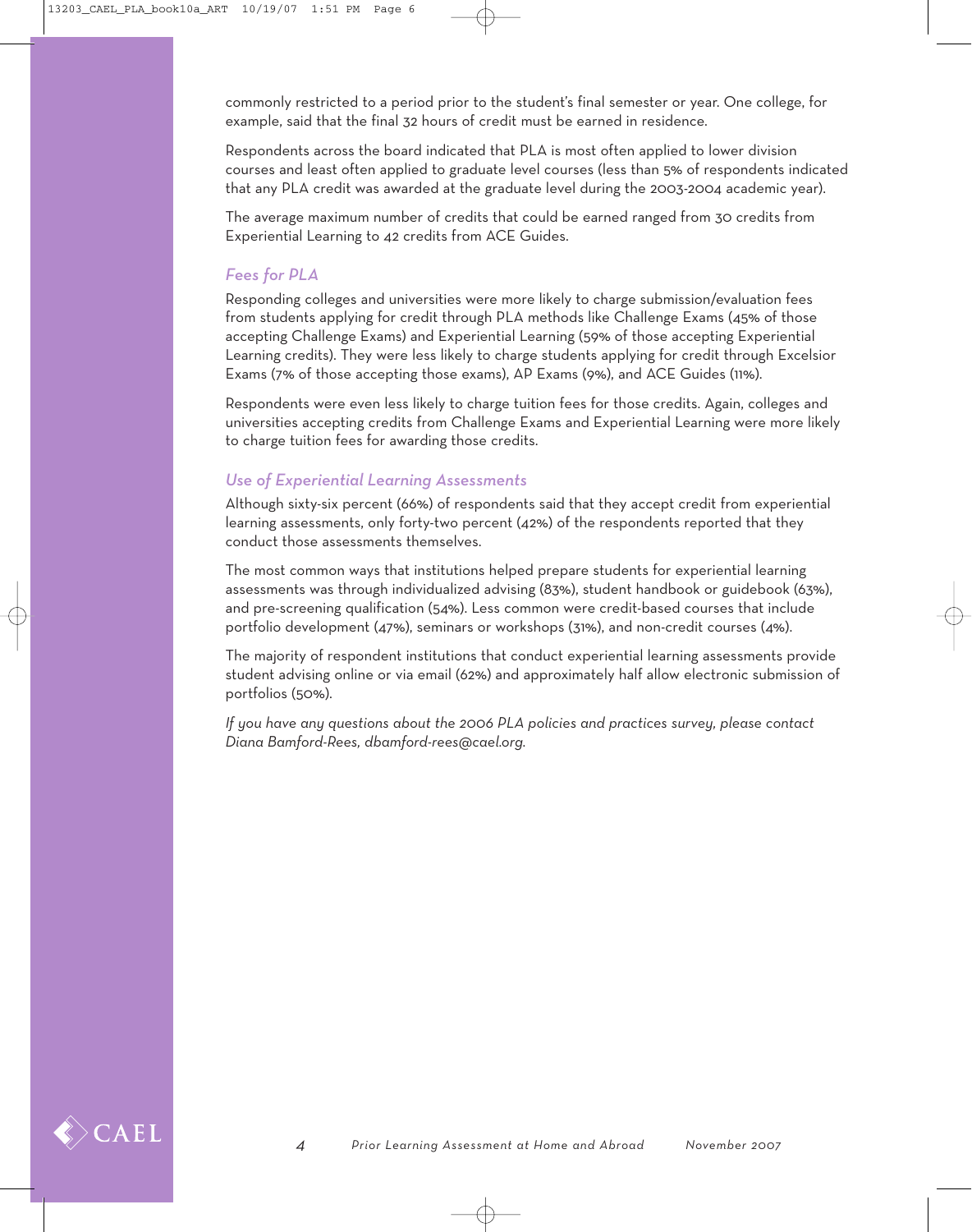## Statewide PLA Policy

#### By Kathleen Glancey, CAEL

From CAEL's work with states and the federal government, we have seen a growing interest from policy leaders in the concept of prior learning assessment (PLA). The implementation of a comprehensive statewide PLA system can have marked practical significance for adult learners in ways that can benefit their choice of institution, retention, academic performance and skill development. Once implemented on a statewide basis, PLA can increase the number of adults who possess industry-recognized credentials in high-wage, high-demand careers within targeted economic sectors.

From telephone interviews and Internet research conducted in 2006, CAEL learned that more than half of all states have at least one agency or entity that has instituted policies that support or encourage the adoption and use of prior learning assessment methods in higher education. The types of policies that we are seeing in the various states include the following:

- w General support statements indicating that the student's experience outside the college classroom can be evaluated for college credit
- State postsecondary education agencies specifying which PLA methods are accepted and how many credits can be accepted through PLA methods
- \* Portfolio review policies and procedures
- Regular reporting of PLA credit awarded through the various methods
- \* The degree to which different campuses/institutions can establish their own PLA policies
- $\bullet$  Joint articulation agreements between statewide community colleges and universities detailing PLA policies
- Reference to PLA policies developed by CAEL or the regional accrediting agency

Below are some examples of existing state level policies:

#### *Case Study: Connecticut's Universities and Community Colleges*

In Connecticut, both the Board of Governors for Higher Education and the Board of Trustees of Community-Technical Colleges have PLA policies requiring institutions proposing to award credit for prior experiential learning to develop written policies and procedures in accordance with their standards. The standards include the following methods of awarding credit for prior learning: standardized tests, nationally recognized evaluations for credit recommendations accepted by the Board, individualized written or oral tests designed and administered by qualified faculty, and portfolio review.

In addition, the Board of Trustees of Community-Technical Colleges has also supported and encouraged the use of a variety of mechanisms for awarding college credit for demonstrated competence gained through nontraditional learning experiences, including instructional programs offered by non-collegiate organizations (e.g., corporate training programs, public and private [proprietary] vocational programs, hospital-based nursing and allied health educational programs). The board believes that it is proper to assess non-collegiate instructional programs for the purpose of developing appropriate recommendations for the award of college credit to students who complete such programs successfully.

#### *Case Study: Oregon University System's Compliance with CAEL Standards*

The Oregon University System's Joint Boards Articulation Commission recommends that compliance with the Northwest Association of Schools and Colleges (NASC) and CAEL's Ten

 $\langle \rangle$  CAEL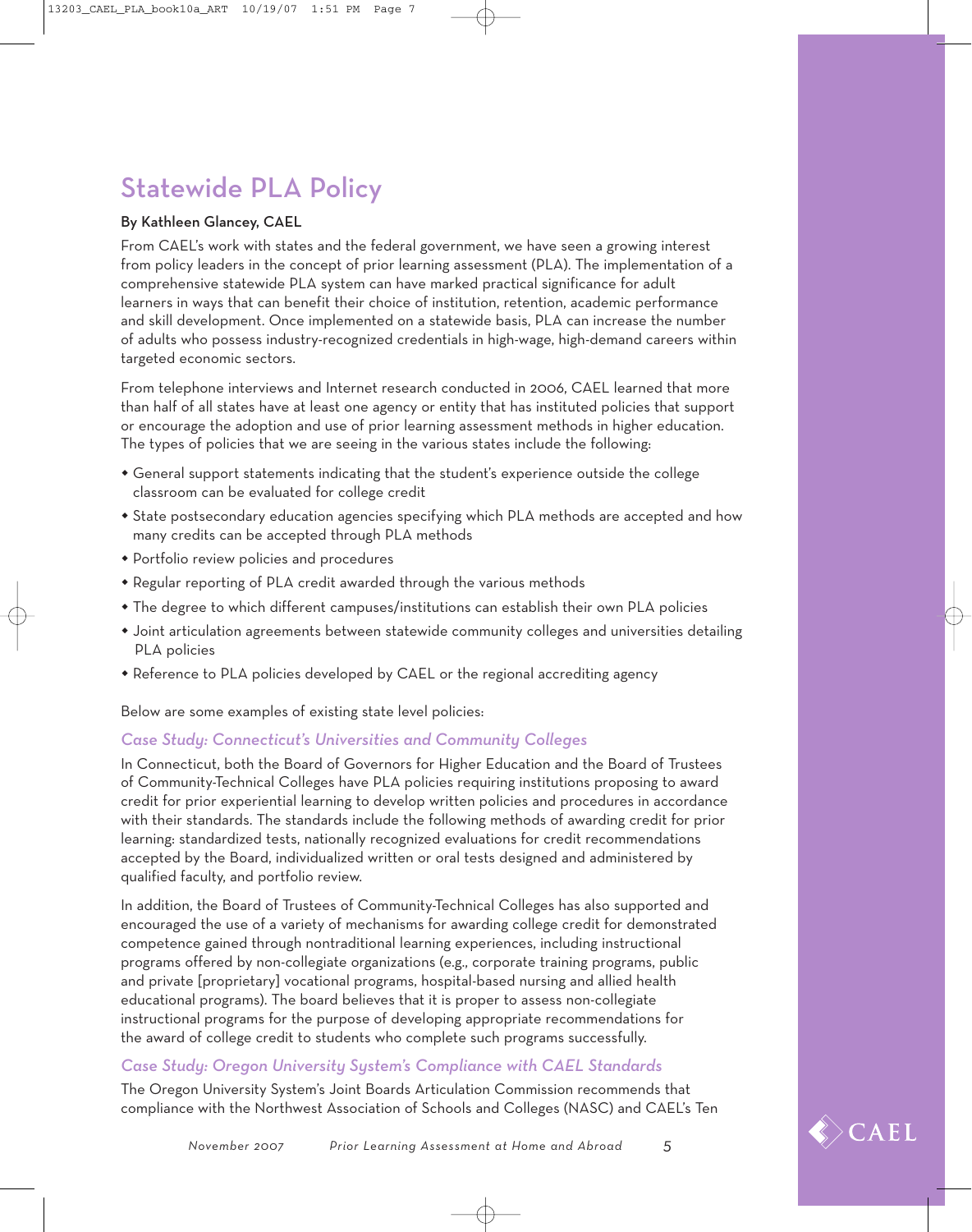Standards of Assessing Prior Learning related to proficiency-based assessment be required for credits granted for prior experiential learning or other options. In addition, accurate information about the use and transferability of each of the options for gaining credit for proficiency-based assessment should be made available to students. These credits will be accepted for elective credit and may apply to specific requirements in a student's major.

#### *Case Study: Pennsylvania Department of Labor and Industry*

In 2006, Pennsylvania Governor Edward G. Rendell announced that the legislature endorsed his "Job Ready Pennsylvania" package, which represents unprecedented investment in Pennsylvania's workforce of \$91 million in new state funds. This strategic investment leverages approximately \$2 billion in the commonwealth's workforce and education systems to ensure that workers have the skills they need to compete in the global economy, increase options for students to receive post-secondary education and boost the skills of high school graduates.<sup>1</sup> One important strategy is the recognition that adult learners deserve credit for college-level learning no matter how or where it was acquired.

#### *Case Study: Rhode Island's Joint Articulation Agreement*

The Community College of Rhode Island, the University of Rhode Island, and Rhode Island College have a formal PLA agreement. Under this agreement, these institutions accept as transfer credits those credits awarded by the other institutions through the assessment of a student's military experience or through the assessment of other prior learning experiences as documented in a student's portfolio.

#### *Case Study: Vermont State Colleges Assessment of Prior Learning*

Vermont State Colleges Office of External Programs has a long standing Assessment of Prior Learning program offered at all twelve Community College of Vermont locations as well as Castleton State College, Johnson State College, and Lyndon State College. Since its inception in 1976, over 6,000 adults have gone through the program. Using CAEL's Ten Standards for Assessing Prior Learning, the Vermont State Colleges (VSC) Assessment of Prior Learning program starts with the belief that college-level learning can occur in many places other than a classroom. VSC reviews individual student portfolios and determines credits earned for experiential learning. They offer students a transcript, which they take to whatever school they choose.

Additional examples of system-wide policies in 2006 are listed in the table on pages 7-8.

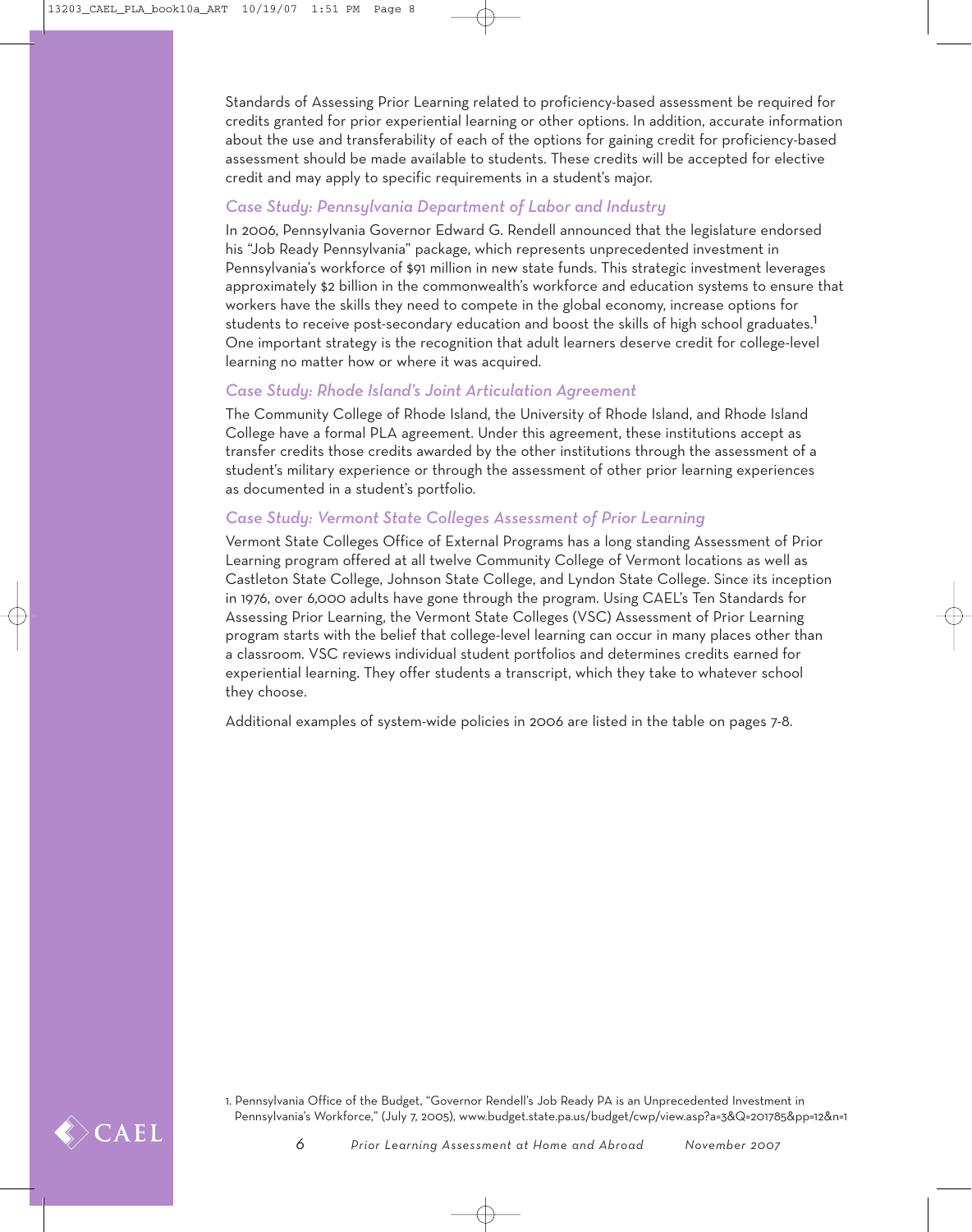|                                                                                              | Examples of System-wide PLA Policies - August 2006 |                                                            |                    |                             |                         |                  |       |                                                  |                                                                   |  |
|----------------------------------------------------------------------------------------------|----------------------------------------------------|------------------------------------------------------------|--------------------|-----------------------------|-------------------------|------------------|-------|--------------------------------------------------|-------------------------------------------------------------------|--|
|                                                                                              |                                                    | Methods of Awarding Credit                                 |                    |                             |                         |                  |       |                                                  |                                                                   |  |
| <b>State Higher Education Agency</b>                                                         | General Policy Statement<br>Encouraging PLA        | Reference to CAEL or Accrediting<br>Agency's PLA Standards | Standardized Tests | Institution Challenge Exams | <b>Published Guides</b> | Portfolio Review | Other | Includes Standards for<br><b>Awarding Credit</b> | PLA Policy Exists, but Institutions<br>Develop Their Own Programs |  |
| <b>Alabama</b>                                                                               |                                                    |                                                            |                    |                             |                         |                  |       |                                                  |                                                                   |  |
| Department of Postsecondary Education                                                        |                                                    |                                                            | X                  | $\pmb{\times}$              | $\pmb{\times}$          |                  |       | X                                                |                                                                   |  |
| <b>Alaska</b>                                                                                |                                                    |                                                            |                    |                             |                         |                  |       |                                                  |                                                                   |  |
| University of Alaska Board of Regents                                                        | X                                                  |                                                            |                    |                             |                         |                  |       |                                                  |                                                                   |  |
| <b>Arkansas</b>                                                                              |                                                    |                                                            |                    |                             |                         |                  |       |                                                  |                                                                   |  |
| Arkansas Department of Higher Education                                                      | X                                                  |                                                            |                    |                             |                         |                  |       |                                                  | X                                                                 |  |
| California                                                                                   |                                                    |                                                            |                    |                             |                         |                  |       |                                                  |                                                                   |  |
| Bureau for Private Postsecondary and Vocational Education                                    | X                                                  |                                                            | X                  |                             |                         |                  |       | X                                                |                                                                   |  |
| Assn. of Independent California Colleges and Universities                                    |                                                    |                                                            |                    |                             |                         |                  |       |                                                  |                                                                   |  |
| Colorado                                                                                     |                                                    |                                                            | X                  | X                           | X                       | X                |       | X                                                |                                                                   |  |
| Colorado Community College System                                                            |                                                    |                                                            |                    |                             |                         |                  |       |                                                  |                                                                   |  |
| Connecticut                                                                                  |                                                    |                                                            | X                  | X                           | X                       | X                |       | X                                                |                                                                   |  |
| Board of Governors for Higher Education                                                      |                                                    |                                                            | X                  | X                           |                         | X                |       | X                                                |                                                                   |  |
| Board of Trustees of Community-Technical Colleges<br><b>Delaware</b>                         |                                                    |                                                            |                    |                             |                         |                  |       |                                                  |                                                                   |  |
| Delaware Technical and Community College                                                     |                                                    |                                                            | X                  |                             |                         | X                |       |                                                  |                                                                   |  |
| Florida                                                                                      |                                                    |                                                            |                    |                             |                         |                  |       |                                                  |                                                                   |  |
| Florida Academic Counseling and Tracking for Students                                        |                                                    |                                                            | X                  |                             |                         |                  |       | X                                                |                                                                   |  |
| Florida State Board of Education - Division of<br>Community Colleges and Workforce Education |                                                    |                                                            | х                  | x                           |                         |                  |       |                                                  |                                                                   |  |
| Idaho                                                                                        |                                                    |                                                            |                    |                             |                         |                  |       |                                                  |                                                                   |  |
| Idaho Board of Education                                                                     | X                                                  | X                                                          |                    |                             |                         |                  |       |                                                  |                                                                   |  |
| <b>Illinois</b>                                                                              |                                                    |                                                            |                    |                             |                         |                  |       |                                                  |                                                                   |  |
| Illinois Community College Board                                                             |                                                    |                                                            | X                  |                             |                         |                  |       |                                                  |                                                                   |  |
| lowa                                                                                         |                                                    |                                                            |                    |                             |                         |                  |       |                                                  |                                                                   |  |
| Iowa Bureau of Community Colleges and Technical Education                                    |                                                    |                                                            | X                  |                             |                         |                  |       |                                                  | X                                                                 |  |
| Kansas                                                                                       |                                                    |                                                            |                    |                             |                         |                  |       |                                                  |                                                                   |  |
| Kansas Board of Regents                                                                      |                                                    |                                                            | X                  |                             |                         |                  |       |                                                  |                                                                   |  |
| Kentucky                                                                                     |                                                    |                                                            |                    |                             |                         |                  |       |                                                  |                                                                   |  |
| Kentucky Community & Technical College System                                                | X                                                  |                                                            |                    |                             |                         |                  |       |                                                  |                                                                   |  |
| Maryland                                                                                     |                                                    |                                                            |                    |                             |                         |                  |       |                                                  |                                                                   |  |
| Maryland Higher Education Commission                                                         | X                                                  |                                                            | X                  |                             |                         |                  |       | X                                                |                                                                   |  |
| Minnesota                                                                                    |                                                    |                                                            | X                  | X                           |                         | X                |       |                                                  |                                                                   |  |
| Minnesota State Colleges and Universities                                                    |                                                    |                                                            |                    |                             |                         |                  |       |                                                  |                                                                   |  |
| Missouri                                                                                     |                                                    |                                                            | X                  | X                           | X                       | X                |       |                                                  | X                                                                 |  |
| Coordinating Board for Higher Education                                                      |                                                    |                                                            |                    |                             |                         |                  |       |                                                  |                                                                   |  |
| Nevada                                                                                       |                                                    |                                                            | х                  | х                           |                         |                  |       | х                                                |                                                                   |  |
| Nevada System of Higher Education                                                            |                                                    |                                                            |                    |                             |                         |                  |       |                                                  |                                                                   |  |

₩



*November 2007 Prior Learning Assessment at Home and Abroad 7*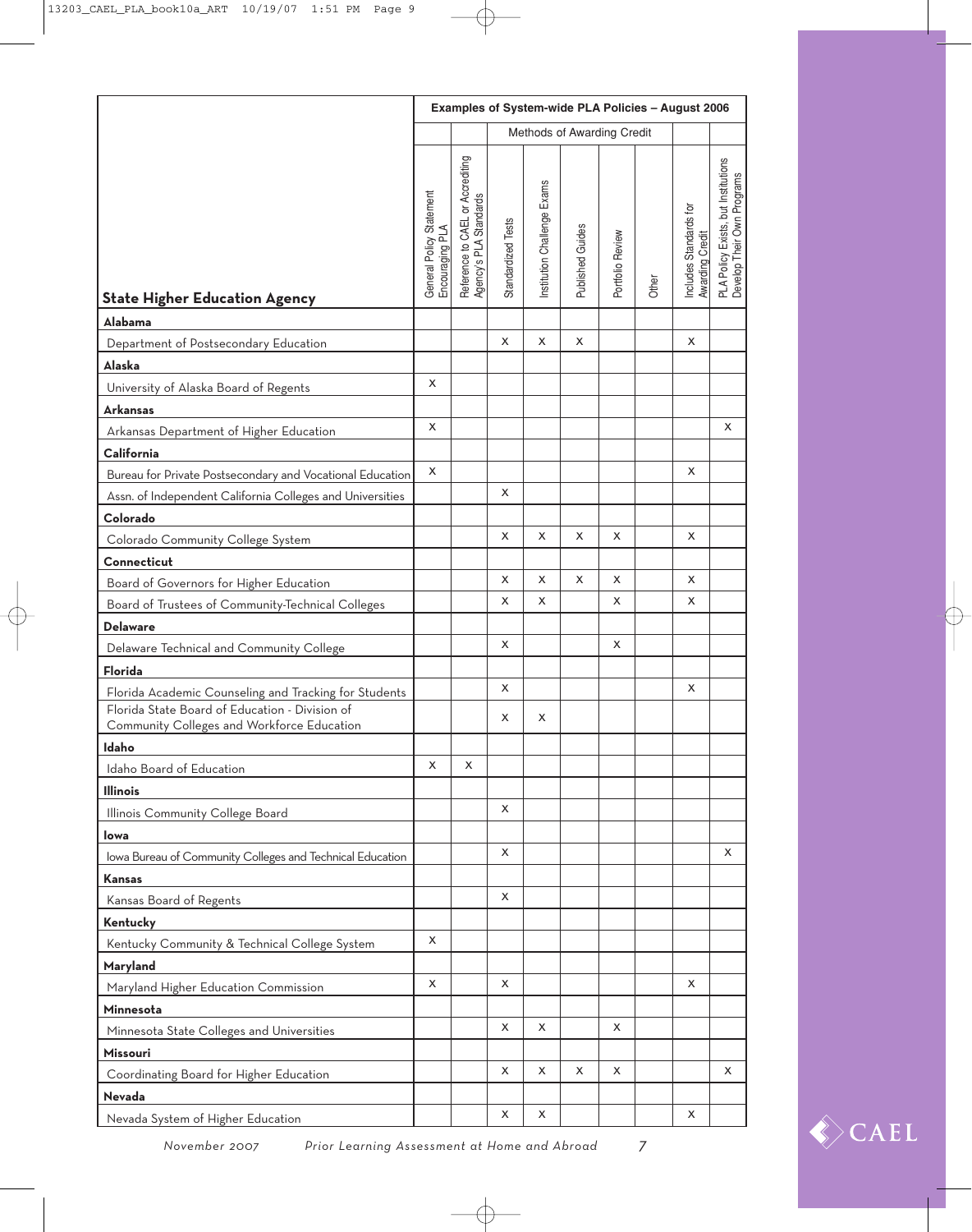|                                                      | Examples of System-wide PLA Policies - August 2006 |                                                            |                    |                             |                  |                  |       |                                           |                                                                   |  |
|------------------------------------------------------|----------------------------------------------------|------------------------------------------------------------|--------------------|-----------------------------|------------------|------------------|-------|-------------------------------------------|-------------------------------------------------------------------|--|
|                                                      | Methods of Awarding Credit                         |                                                            |                    |                             |                  |                  |       |                                           |                                                                   |  |
| <b>State Higher Education Agency</b>                 | General Policy Statement<br>Encouraging PLA        | Reference to CAEL or Accrediting<br>Agency's PLA Standards | Standardized Tests | Institution Challenge Exams | Published Guides | Portfolio Review | Other | Includes Standards for<br>Awarding Credit | PLA Policy Exists, but Institutions<br>Develop Their Own Programs |  |
| <b>New Jersey</b>                                    |                                                    |                                                            |                    |                             |                  |                  |       |                                           |                                                                   |  |
| Thomas Edison State College                          |                                                    | X                                                          | X                  | X                           | X                | X                | X     | X                                         |                                                                   |  |
| <b>New York</b>                                      |                                                    |                                                            |                    |                             |                  |                  |       |                                           |                                                                   |  |
| <b>Empire State College</b>                          |                                                    | х                                                          |                    |                             |                  | X                |       |                                           |                                                                   |  |
| State University of New York                         |                                                    |                                                            | X                  | х                           |                  | х                |       |                                           |                                                                   |  |
| North Dakota                                         |                                                    |                                                            |                    |                             |                  |                  |       |                                           |                                                                   |  |
| North Dakota University System                       |                                                    | X                                                          |                    |                             |                  |                  |       |                                           | X                                                                 |  |
| Oklahoma                                             |                                                    |                                                            |                    |                             |                  |                  |       |                                           |                                                                   |  |
| Oklahoma State Regents for Higher Education          |                                                    |                                                            | X                  | X                           | X                |                  |       |                                           |                                                                   |  |
| Oregon                                               |                                                    |                                                            |                    |                             |                  |                  |       |                                           |                                                                   |  |
| Oregon State Board of Higher Education               |                                                    | X                                                          |                    |                             |                  |                  |       |                                           |                                                                   |  |
| Governor's Office of Education and Workforce Policy  |                                                    | X                                                          |                    |                             |                  |                  |       |                                           |                                                                   |  |
| Dept of Community Colleges and Workforce Development |                                                    | X                                                          |                    |                             |                  |                  |       |                                           |                                                                   |  |
| Pennsylvania                                         |                                                    |                                                            |                    |                             |                  |                  |       |                                           |                                                                   |  |
| Pennsylvania State Board of Education                |                                                    | х                                                          |                    |                             |                  |                  |       |                                           |                                                                   |  |
| <b>Rhode Island</b>                                  |                                                    |                                                            |                    |                             |                  |                  |       |                                           |                                                                   |  |
| Rhode Island Board of Governors for Higher Education |                                                    |                                                            | X                  | X                           |                  |                  |       |                                           |                                                                   |  |
| Community College of Rhode Island                    |                                                    |                                                            | X                  | X                           | X                | х                |       |                                           |                                                                   |  |
| South Carolina                                       |                                                    |                                                            |                    |                             |                  |                  |       |                                           |                                                                   |  |
| South Carolina Commission on Higher Education        | X                                                  |                                                            |                    |                             |                  |                  |       |                                           |                                                                   |  |
| South Dakota                                         |                                                    |                                                            |                    |                             |                  |                  |       |                                           |                                                                   |  |
| South Dakota Board of Regents                        | X                                                  |                                                            | X                  | X                           | X                | X                |       |                                           | X                                                                 |  |
| <b>Texas</b>                                         |                                                    |                                                            |                    |                             |                  |                  |       |                                           |                                                                   |  |
| Texas Higher Education Coordinating Board            |                                                    |                                                            | X                  | X                           |                  |                  |       |                                           |                                                                   |  |
| Utah                                                 |                                                    |                                                            |                    |                             |                  |                  |       |                                           |                                                                   |  |
| Utah State Board of Regents                          |                                                    |                                                            | X                  | X                           |                  |                  |       | X                                         | X                                                                 |  |
| Vermont                                              |                                                    |                                                            |                    |                             |                  |                  |       |                                           |                                                                   |  |
| Vermont State Colleges Office of External Programs   |                                                    | X                                                          |                    |                             |                  | X                |       |                                           |                                                                   |  |
| Virginia                                             |                                                    |                                                            |                    |                             |                  |                  |       |                                           |                                                                   |  |
| Virginia Community College System                    |                                                    |                                                            | X                  | X                           | X                | X                |       | $\mathsf{x}$                              |                                                                   |  |
| Washington                                           |                                                    |                                                            |                    |                             |                  |                  |       |                                           |                                                                   |  |
| WA State Board for Community and Technical Colleges  |                                                    |                                                            | X                  | X                           | X                | X                |       | X                                         | X                                                                 |  |
| Higher Education Coordinating Board                  | X                                                  |                                                            |                    |                             |                  |                  |       |                                           | х                                                                 |  |
| <b>Wisconsin</b>                                     |                                                    |                                                            |                    |                             |                  |                  |       |                                           |                                                                   |  |
| Wisconsin Technical College System                   |                                                    |                                                            | X                  | X                           |                  | X                | X     | X                                         | X                                                                 |  |
| University of Wisconsin System                       |                                                    |                                                            |                    |                             |                  |                  |       |                                           |                                                                   |  |
| Wyoming                                              |                                                    |                                                            |                    |                             |                  |                  |       |                                           |                                                                   |  |
| University of Wyoming                                |                                                    | х                                                          | х                  | х                           | х                | х                | х     |                                           |                                                                   |  |

₩

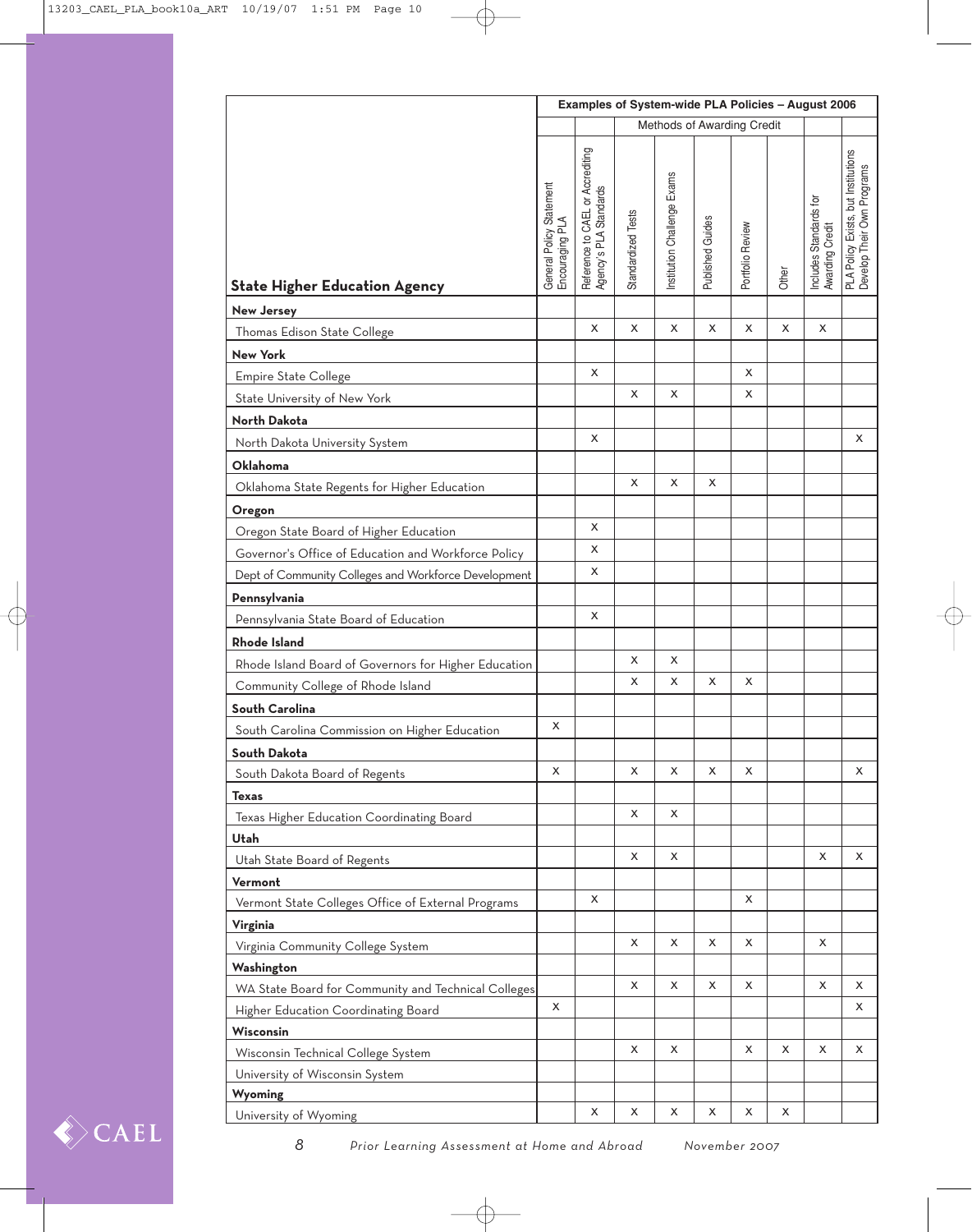### PLA and Today's Workplace

By Theresa Hoffmann, PLA Consultant, Former Director of Prior Learning at the University of Maryland University College (UMUC)

#### *Introduction*

The theory and practice of Prior Learning Assessment (PLA) are most often focused on the roles of higher education institutions and how PLA can benefit adult learners. But there is also an important role in the workplace for PLA. The workplace is, after all, where so many adults gain college-level knowledge outside of the classroom, and the workplace is usually where those same adults return after earning their degrees or higher level credentials.

In my fifteen years of experience as Director and faculty member of Prior Learning at the University of Maryland University College (UMUC), the connection between PLA and the workplace grew increasingly apparent, with our own PLA movement fueled in large part by the needs of local employers and their employees.

#### *Employer Interest in Prior Learning at UMUC*

PLA at UMUC was much more than just a boutique offering for experienced adult workers it also became a tool to serve the local business community. The reason is that so many of our local employers competed regularly for government contracts that require highly skilled and knowledgeable workers with college backgrounds or degrees. Employers wanting to qualify for these contracts — and also to fulfill their requirements once granted — knocked on the doors of higher education to expedite the degree process for their workers and/or help their workers earn credits quickly in specific academic areas.

When given information about the range of PLA options, employers and individuals alike would often want to know the answer to one main question: What kind of experiences and occupations yield a knowledge base worthy of college credit?

#### *Scenarios Demonstrating the Variety in Adult Learning Experiences Considered for College Level Credit*

Below I provide profiles of three students that I worked with who typify the kind of student that we assessed (some of the details have been modified to preserve confidentiality and privacy).

#### *Student 1: Learning through Management and Volunteering*

Joan is a working single mother with 3 children. She has worked for over 10 years as a human resource manager for a large corporation and is responsible for the supervision of 20 staff members. Her duties include personnel training, budget management, EEO regulations, employee payroll and leave paperwork, personnel counseling and hiring and firing. In addition, she has served as the Election Campaign Manager for her local congressperson and would like to earn credits for her knowledge of how to run a campaign and the political process. Her other hobbies include the Garden Club, serving as the Secretary of the PTA and volunteering for her church's efforts on behalf of youth groups. Joan is working toward her degree in Human

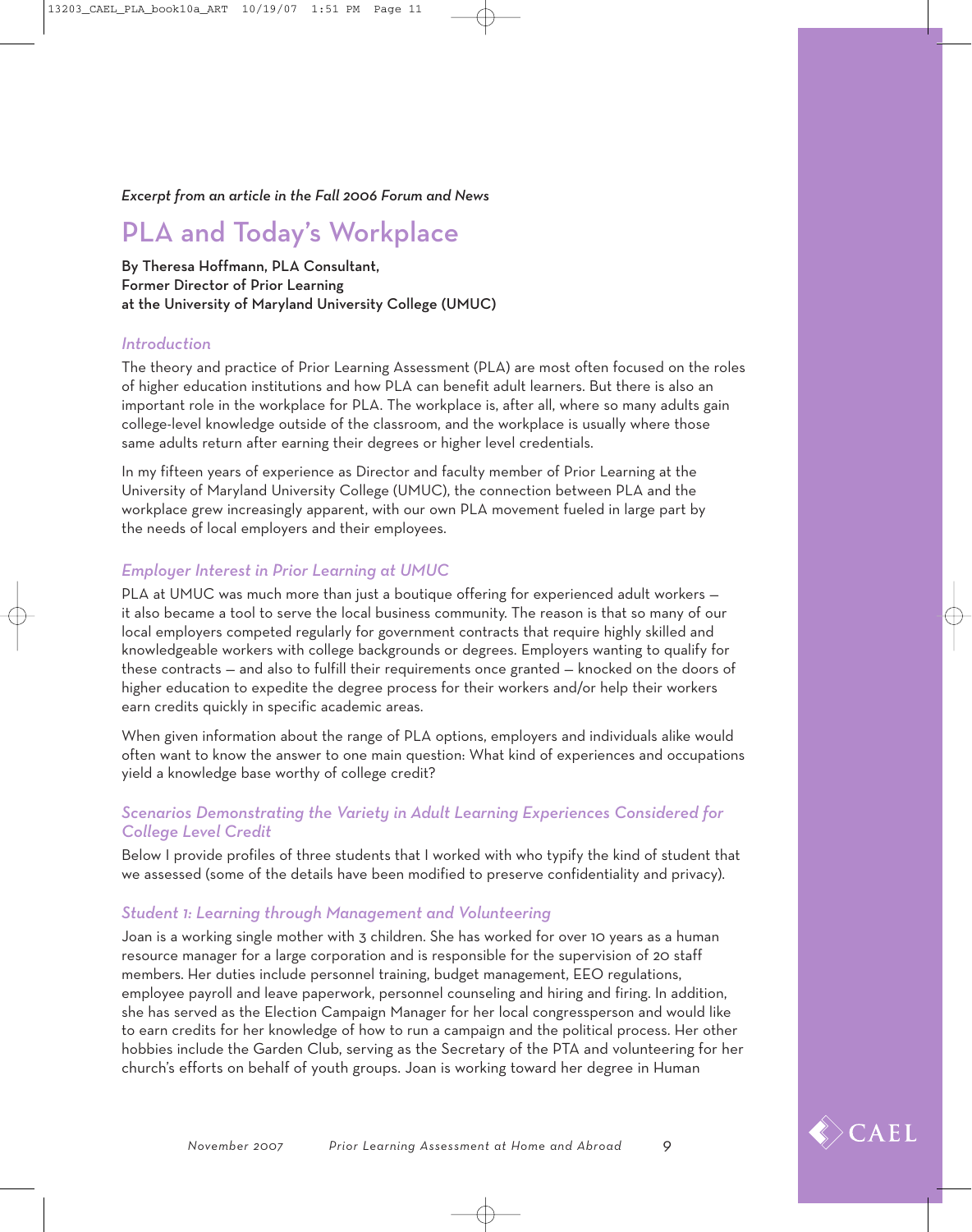Resources Management and has 45 credits to date. Her minor is not declared and she has room in her electives. Through PLA, she earned credits in Human Resources courses, Management and Government and Politics.

#### *Student 2: Learning by Doing*

Robert's background in computers began when he was young. He enjoyed taking them apart and rebuilding them to see if it all worked. Robert gained most of his training from the Army overseas, working with computer programming and designing systems. Presently he works for a government agency as a Systems Analyst. His tasks include project management from beginning to end, troubleshooting and analysis, and designing hardware and software systems. In addition to his computer expertise, he has written technical manuals for military use and designed web-based systems using web applications such as JavaScript, HTML, and Lotus Notes. Robert has earned 60 credits and his A.A. in Computer Applications through his local community college. Robert's goal is to earn a degree in Information Systems Management. He was able to apply his computer knowledge to upper level credits in courses such as Systems Analysis and Design, Project Management and Technical Writing.

#### *Student 3: Learning by Serving the Community*

Working on the city police force for nine years, John has been exposed to intense training and experiences that provided him with the opportunity to learn about issues in criminal justice. His knowledge includes an understanding of the criminal justice system, juvenile delinquency, drug use and abuse, victimization, teamwork, the cycle of violence, the prison system, and survival procedures. John's friend had a rough time in his youth and he wanted to help others to avoid the pitfalls. As a result, he volunteered for the Big Brother Program that allows him to spend time with a needy child or teen. John is working toward a degree in Criminal Justice and has accumulated 55 credits toward his degree. As a result of PLA, he earned credits in Juvenile Delinquency, Drugs and Crime, Psychology of Criminal Behavior, and Criminal Courts.

#### *Summary*

When students want to know what learning from experiences can earn college credit, it is very common for them to be unaware of the extent of their learning. Most people have not had the opportunity to reflect on their experiences – those gained in the workplace and elsewhere — and to discover their knowledge base. The PLA process provides a venue for students to see themselves as experiential learners, and gives them the academic confidence they need to continue with their studies. It further helps them move more quickly to achieving the degrees and credentials that will benefit their careers and their employers.

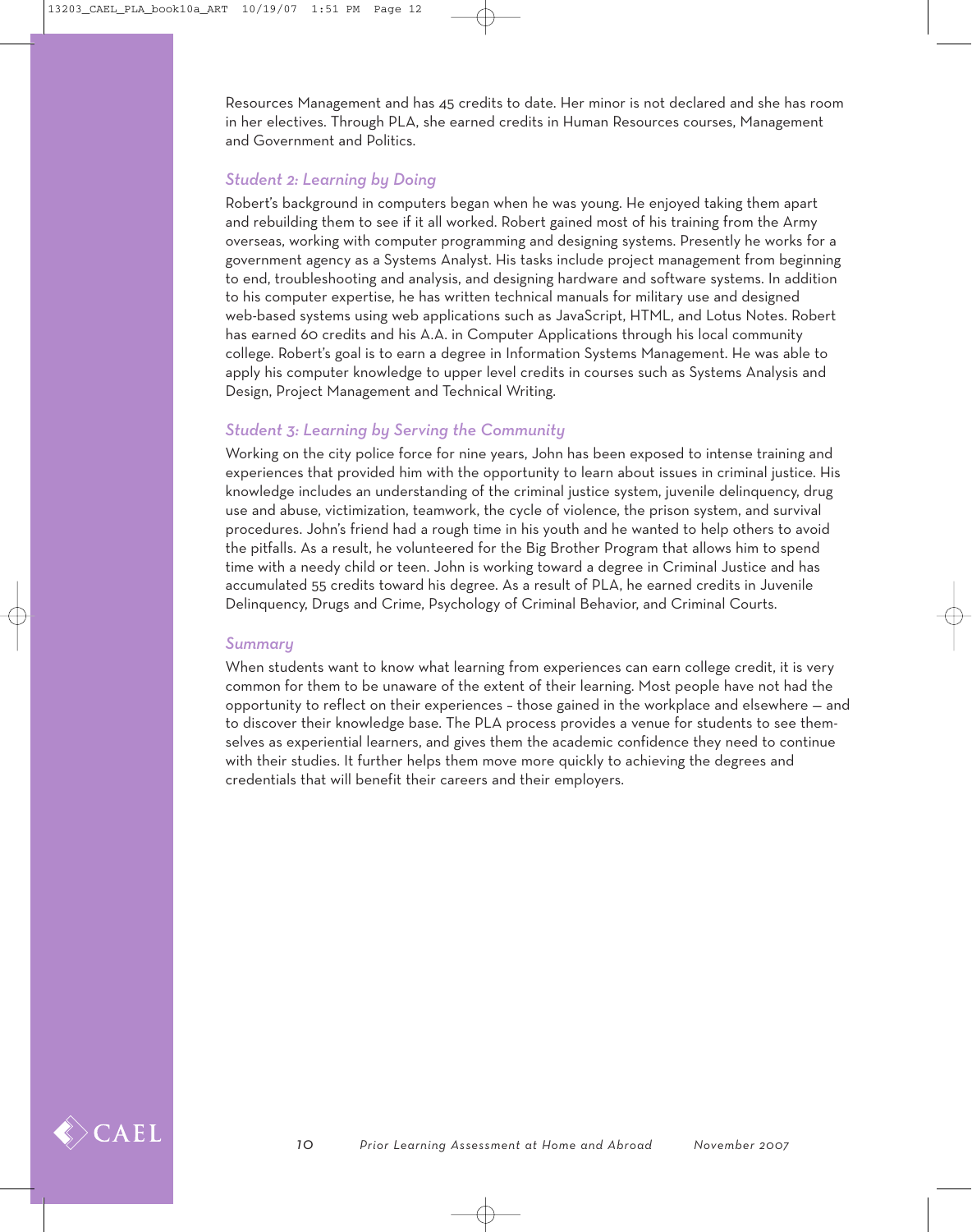## Strengthening Education for All of South Africa through RPL

#### By Aneesha Mayet, RPL Project Manager, JET Education Services

During the early 1990s, the Congress of South African Trade Unions (COSATU), the largest labour movement in South Africa at the time, promoted the concept of recognition of prior learning (RPL) as the principle to redress the inequities of Apartheid. The intentions of RPL were to create career pathways and access routes for the historically disadvantaged groups who received inferior education during the Apartheid era.

Despite several challenges, there have been some advances in RPL that have been driven by a few non-governmental organizations, Sector Education and Training Authorities (SETAs), higher education institutions and a few government departments.

#### *Background*

The development of RPL in higher education in South Africa was largely funded and supported by the Ford and W. K. Kellogg Foundations. An initiative known as the Workers' Higher Education Project (WHEP) was established in 1995 as a project within the Joint Education Trust to assist in the promotion and implementation of RPL in universities and technikons (technikons are degree-granting technical schools that have since been merged with the university system). At the Ford Foundation's recommendation, CAEL was asked to provide the initial expertise for this endeavour.

#### *Models and Purposes of RPL in South Africa*

Currently, various RPL models are used in South Africa. An RPL Centre has been set up in the Free State Province which provides services to three education institutions in the province. Further, a 3-Day Portfolio Development Course, based on the model developed by Prof. Elana Michelson of the Empire State University of New York, for the Sapekoe Tea Plantation, was successfully used when upgrading 4500 Early Childhood Development (ECD) practitioner skills from NQF level 1 (General Education Certificate level) to level 4 (Matriculant or Further Education and Training level). The tools in this model supported the development of portfolios of evidence which demonstrate competency against learning outcomes. Other models include challenge exams, demonstrations, and performance assessments.

The intended outcomes of these processes vary across the spectrum of awarding credits for learning, creating access to formal learning, identifying gaps in learning, and developing an individual learning plan. RPL is closely linked to the notion of lifelong learning and one of the expectations of a successful RPL assessment is the placing of learners on a learning pathway that will aid in the learner's career development as well.

#### *Some Challenges of RPL in South Africa*

The education and training system overhaul in South Africa since 1994 has helped to streamline the previously disparate education system. There is now one education and training system for all racial and ethnic groups, and all institutions are required to align their qualifications and

 $\langle \rangle$  CAEL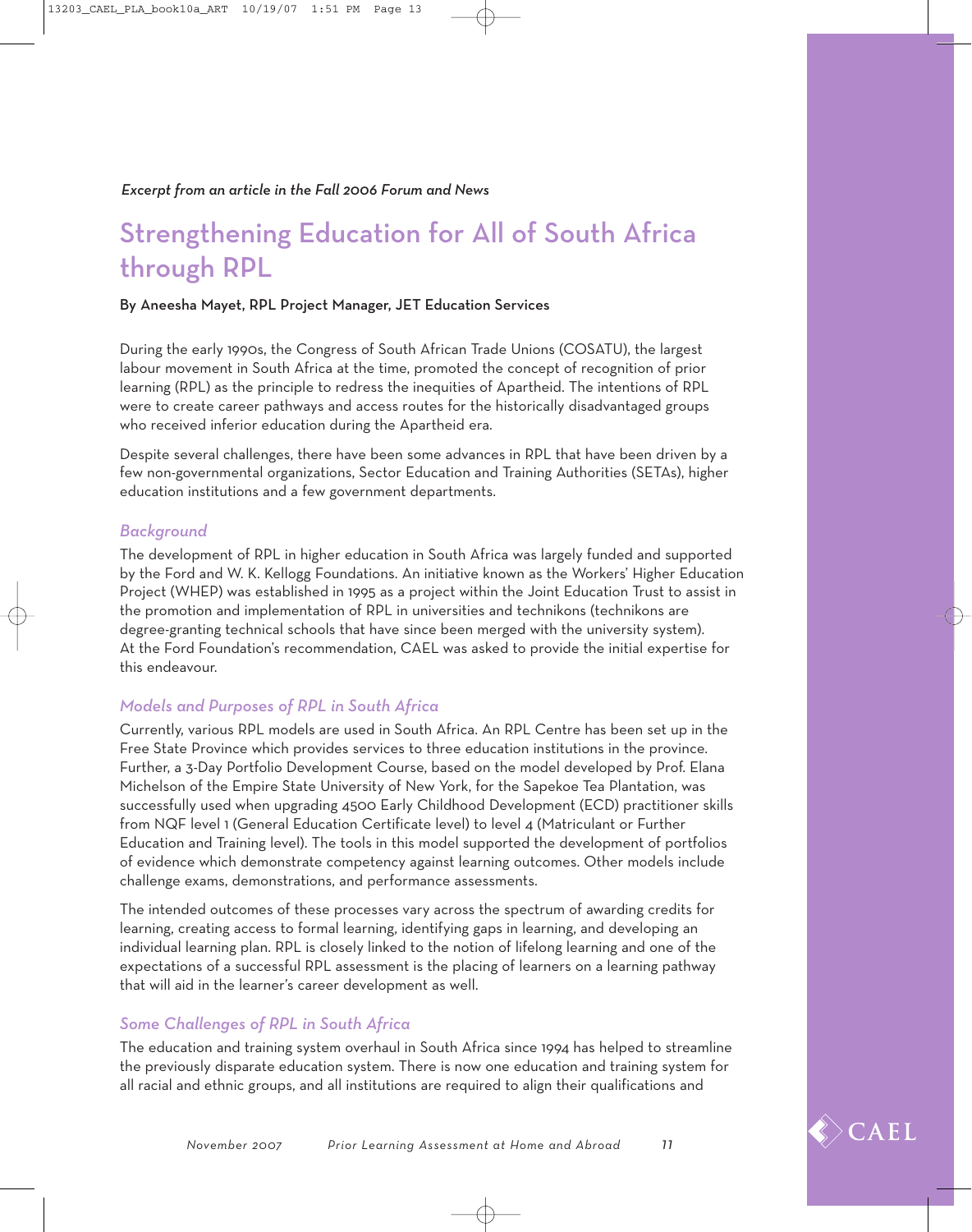learning programs to the new system. The main thrust of the transformed education system is Outcome Based Education and Assessments. Qualifications are offered in a manner that will ensure that exit level outcomes are achieved by graduating learners. In addition, some qualifications are unit standard-based. Unit standards are smaller learning units which specify specific outcomes against which learners are assessed. Adhering to rules of combination as established by the South African Qualifications Authority (SAQA), the unit standards are combined to make up whole qualifications. Unit standards are credit based and learners can achieve a number of credits in order to achieve the whole qualification.

One challenge for RPL is that recognized learning must be aligned with the SAQA registered unit standards or qualifications. This means that informal learning is assessed only against outcomes that are specified in the unit standards or qualifications. Learning that falls outside of the specific outcomes is not assessed, or is set aside to be assessed at another stage. If candidates wish to gain credits for all of their learning, then they have to demonstrate competency in every specific outcome of every relevant unit standard. This process unfortunately identifies gaps in learning and places RPL candidates on a wider spectrum of learning pathways, making the achievement of recognized credits or qualifications an arduous task for the learner who may have had very little exposure to formal learning previously. In addition, there is no formal procedure available for recognizing and formalizing indigenous knowledge or learning.

Also challenging has been the lack of impetus from the government to drive the implementation of RPL. Government funding earmarked for skills development may include RPL, but few practitioners are trained to implement it. In addition, many higher education institutions are not readily embracing the principle of RPL, and are therefore not making the necessary adjustments to accommodate such students. Widespread adoption of RPL within the higher education sector will likely not occur without greater leadership from the government.

#### *RPL as a National Priority*

Since late 2005, however, a number of organizations and institutions have begun to reconsider the value of RPL. The Department of Education, Department of Labour and other national initiatives such as the Accelerated and Shared Growth Initiative of South Africa (ASGISA) and the Joint Initiative for Priority Skills (JIPSA) are now focusing on the skills development of the young and unemployed. Greater emphasis is placed on recognizing prior learning and developing a skilled nation. These initiatives have created an enabling environment for the development of centres of excellence and Further Education and Training (FET) Colleges that will become more responsive to the current education needs. There is an impetus by the National Business Initiative (NBI) to begin assisting with the capacity development of these centres and colleges.

#### *Conclusion*

In essence, South Africa is undergoing a renewed drive to develop a skilled nation in a more focused way than in the past. The lessons learned from our experiences in the recent past have assisted in ensuring that RPL is conducted in a more focused way, together with the identification of real development pathways and real employment benefits. While RPL still needs a national champion to ensure the sustainability of this promising redress practice, there is a general re-thinking among major stakeholders that RPL is here to stay.

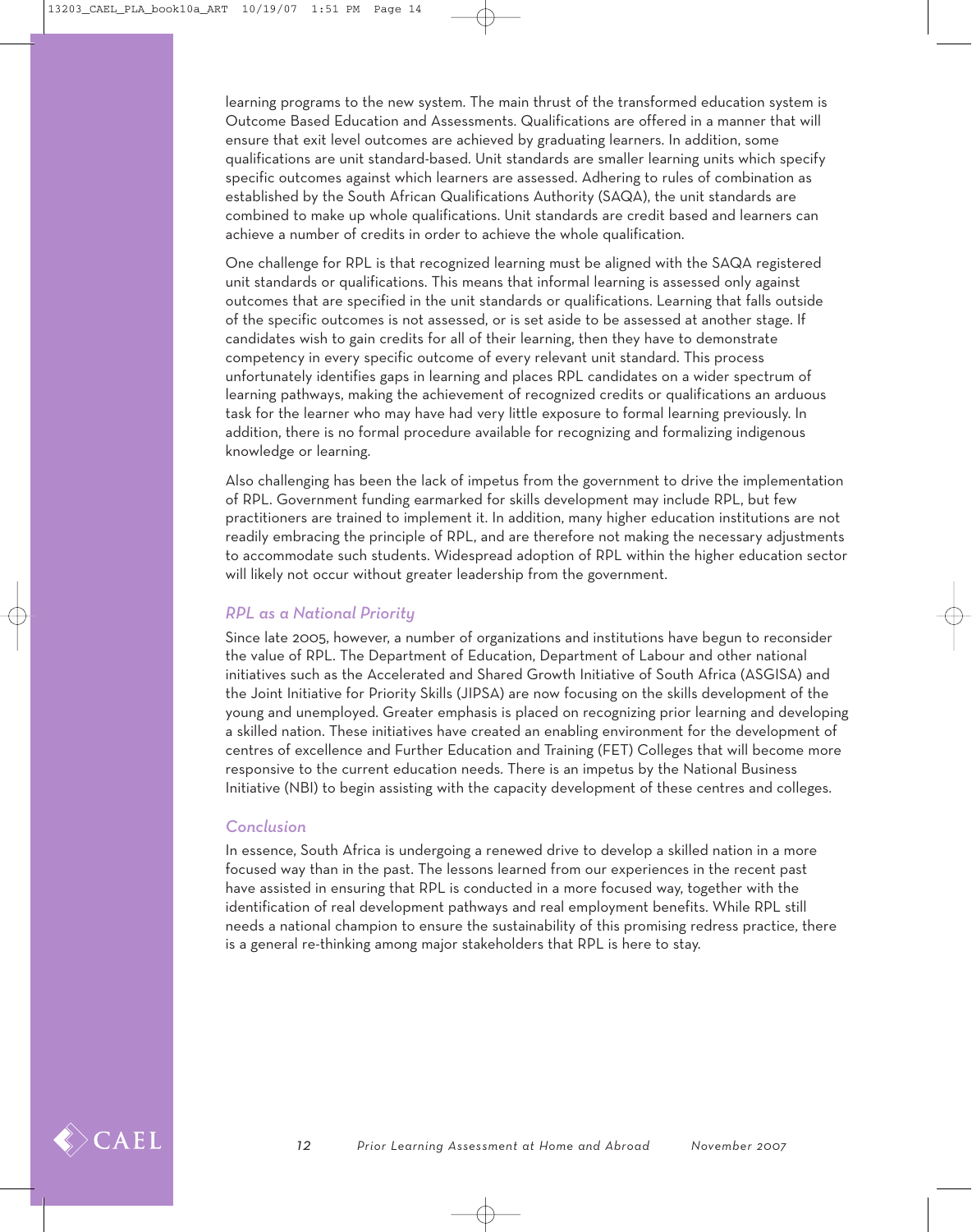## Recognition of Prior Learning (RPL) in Canada: Thoughts for Today — Hopes for Tomorrow

By Bonnie Kennedy, Executive Director,

Canadian Association for Prior Learning Assessment (CAPLA) Prior learning assessment and recognition

(PLAR) initiatives in Canada can be traced back thirty years when pioneering practitioners were seeking ways to assist experienced workers to get credit for their informal learning. Since that time, PLAR processes have been refined and PLAR growth can be seen in many provinces and territories. The Canadian Association for Prior Learning Assessment (CAPLA) is the national voice for PLAR in Canada, advocating for formal recognition of learning accomplishments on behalf of its members.

#### *The History of CAPLA*

The Canadian Association for Prior Learning Assessment (CAPLA) is an incorporated, non-profit organization that has been in operation since 1994. CAPLA has yearly workshops and has been instrumental in bringing the fields of PLA and formal credential recognition (qualification recognition, or QR) together, in order to support the recognition of prior learning (RPL) as a holistic enterprise. Readers may be interested in CAPLA's Developing Benchmarks for PLAR -Practitioner Perspectives and Guidelines which can be found on the website (www.capla.ca). CAPLA also maintains the Canada's Portfolio site, which showcases some of Canada's learning accomplishments, along with contact information from across Canada (www.canadasportfolio.ca).

One of the most exciting additions to CAPLA has been its online community of practice and national repository for PLAR resources and research (www.recognitionforlearning.ca). The website provides a platform for national and international dialogue amongst PLAR and QR practitioners.

#### *PLAR in Canada Today: New Uses in the Workplace*

At one time, Prior Learning Assessment and Recognition (PLAR) was seen almost exclusively as an educational process associated with colleges and universities assessing adult experiential learning for academic credit. Today, its use extends beyond the postsecondary system into the workplace. Skill shortages within the labor market are driving the use of prior learning assessment tools to evaluate competencies in regulated and non-regulated occupations. A number of sector councils in Canada (see the Canadian Tourism Human Resource Council and others at www.councils.org) are looking at competency-based assessment against industry standards to evaluate experienced workers and immigrants to Canada.

National organizations such as the Canadian Career Development Foundation are interested in PLAR as a useful process for employment counselors in their work with adults. Many human resources professionals, who are interested in retention, recruitment and succession planning, also find that PLAR tools are helpful in employee development, skills recognition, and competency assessment. There are PLAR connections being established by Canadian adult educators and distance educators, as many adult learners who have completed portfolios

 $\overline{\triangleright}$ CAEL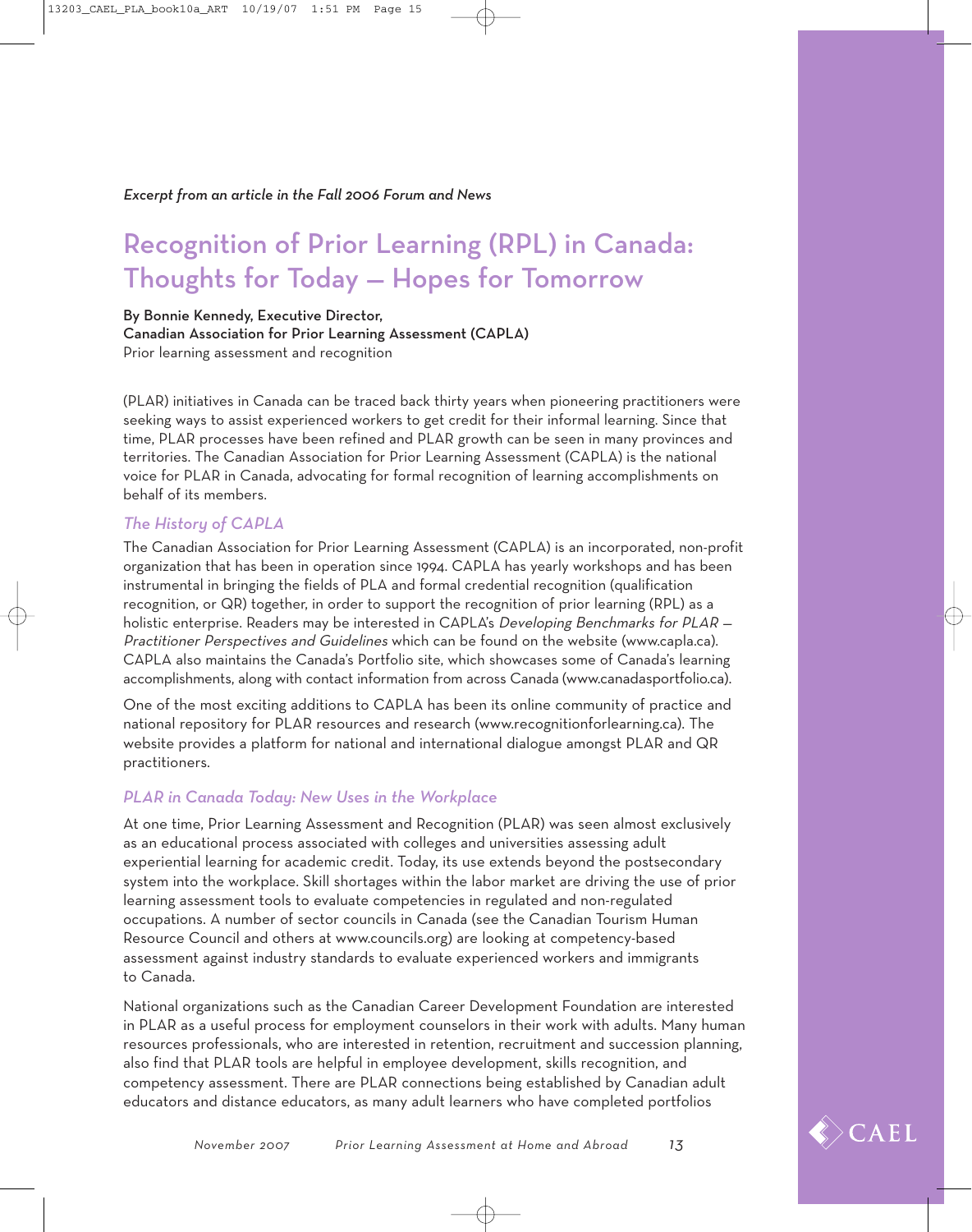report on its transformational qualities. Likewise, distance education and training programs that are adult learner-centered are well positioned to offer PLAR first, followed by whatever distance courses are required later, to fill any learning "gaps."

#### *Public Policy and Institutional Leadership in PLAR*

In some jurisdictions, policy makers see the recognition of prior learning (RPL) as an integral part of lifelong learning, labor force development, qualification systems, immigration, and access to postsecondary education. For example, provinces such as Manitoba have been integrating it into several departments over the past five years. In June, Alberta hosted a large province-wide PLAR consultation called Alberta Recognizes Learning, which succeeded in raising the profile of PLAR to new heights, by demonstrating its use in a variety of sectors locally and nationally.

Since 1996 the PLA Centre in Halifax, Nova Scotia has had great success with portfolio development in a variety of settings, from adults in transition to university-bound professionals. Hundreds of individuals have received PLAR practitioner training through the Centre (www.placentre.ca). The Nova Scotia Community College refers to itself as the "Portfolio College" in recognition of the importance it places on the portfolio learning process. Red River College in Manitoba has also distinguished itself through its PLAR courses and summer institutes, from beginners to advanced levels, both face-to-face and online. First Nations Technical Institute in Ontario is currently undertaking a Human Resources and Social Development Canada funded national research study aimed at testing the ALFI principles of best practice in serving adult learners in a variety of settings.

#### *Canadian Research*

A new government-funded organization called the Canadian Council on Learning is looking at PLAR through a number of its five knowledge centers. A State of the Field Review outlined most of the PLAR activities taking place in the provinces and territories and concluded that more research would be needed to fully understand the value of PLAR to Canada and its citizens (www.ccl-cca.ca).

Some interesting research on the unmet demand for PLAR amongst Canadians was revealed in a 2004 study carried out by the Centre for the Study of Education and Work at the Ontario Institute for Studies in Education (OISE) at the University of Toronto. Statistics from the 2004 National Survey on Work and Lifelong Learning showed that more than half of all Canadian adults and 60 percent of those employed would be more interested in enrolling in further education if their prior informal learning and work experiences were recognized (www.wallnetwork.ca).

The Conference Board of Canada's 2001 study entitled Brain Gain also points to the major learning recognition gap, stating that if it were eliminated, Canadians would benefit from an additional \$4.1 billion - \$5.9 billion in income annually (www.conferenceboard.ca).

In 2003, CAPLA undertook a study for the Council of Ministers of Education, Canada to provide a snapshot of PLAR activities, policies and practices in Canada's public postsecondary institutions. Details on this study can be found at (www.cmec.ca/postsec/capla-plar2003.en.pdf).

#### *Looking Forward*

The iceberg metaphor, often used to describe the amount of hidden learning all of us possess and about which we are unaware, effectively depicts our challenge in discovering what lies beneath the surface. We continue to struggle to find ways of uncovering it, as individuals, organizations, communities and countries. Because classroom learning is still seen as the only learning that really counts, individuals with uncredentialed knowledge, skills and abilities face huge attitudinal, structural and financial barriers. And while PLAR continues to be about equity, access and social inclusion, it may be economics and our current skills shortage that provide the catalyst to jettison PLAR into the mainstream of Canadian life.

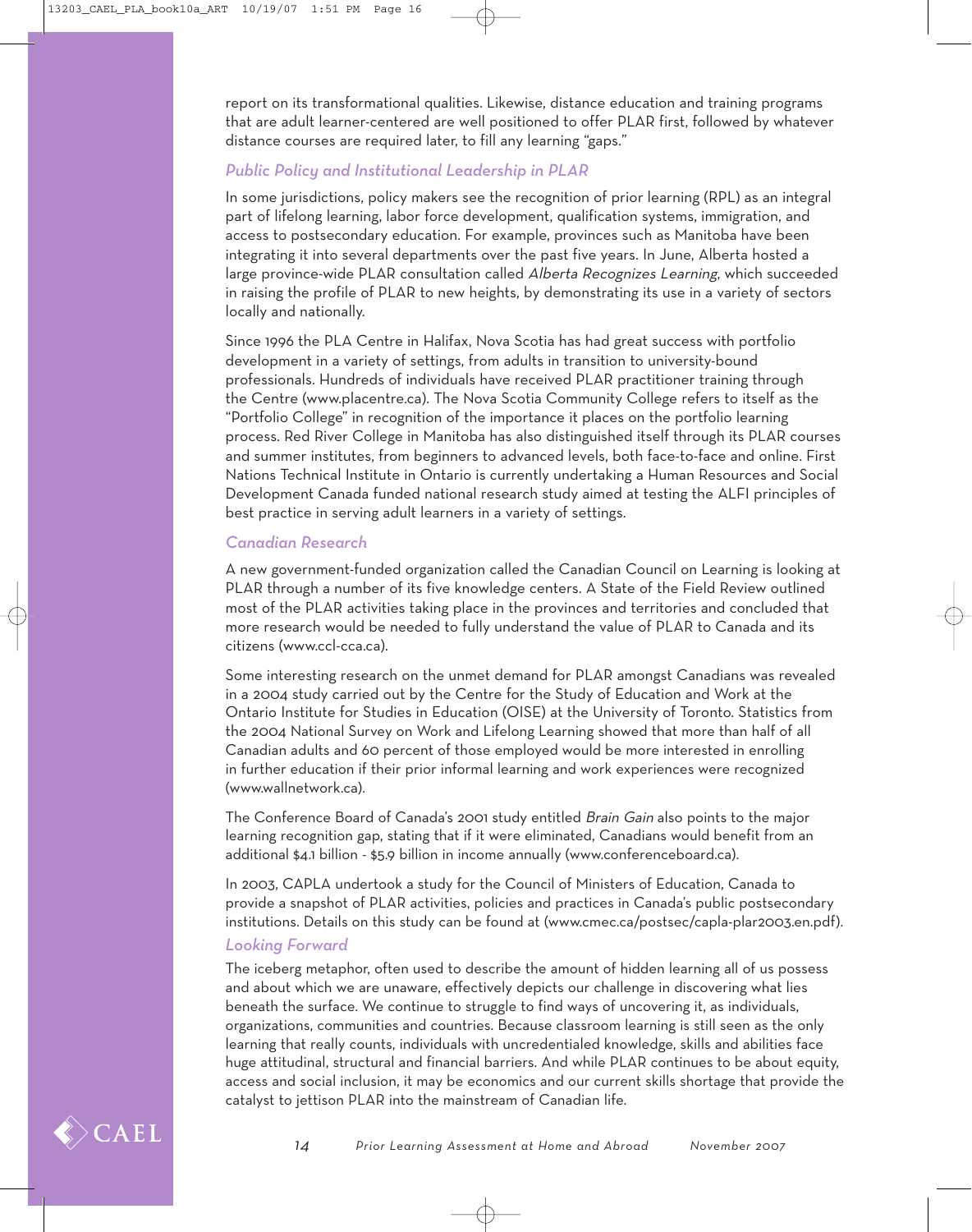#### *Excerpt from an article in the Spring 2007 Forum and News*

#### *Book Review*

## Recognising Experiential Learning: Practices in European Universities

### Edited by Consuelo Corradi, Norman Evans and Aune Valk

#### A review by David O. Justice

Prior Learning Assessment (PLA) is experiencing a strong new growth in the United States. After years in which PLA was viewed as an experimental approach for "nontraditional" students, states such as Pennsylvania, Georgia and Oklahoma, among others, are embracing PLA as a means to increase access to higher education, raise levels of academic attainment in the population as a whole, and promote economic growth. Companies seeking to promote learning and higher levels of competence among their workforce have looked to PLA as a cost-effective means for certifying skill levels. And colleges and universities seeking to increase their enrollments of working adults are turning to PLA as a way to attract students who are concerned about time and costs.

But we are not alone. In this intriguing book, Consuelo Corradi, Norman Evans, and Aune Valk chronicle a wide variety of initiatives in higher education and training in the European Union (EU, the primary sponsor of this publication), that build on various uses of PLA, or, as they would call it, APEL (Accreditation of Prior Experiential Learning). From France to Estonia, Italy, Finland, Norway, the Netherlands, the UK and Ireland, we learn about the variety of ways in which PLA is being adapted and adopted by countries in the European Union. In France, we discover that granting credit or rather degrees for learning obtained outside the University has been officially sanctioned since 1935 and more recently has been expanded throughout France through national legislation. Estonia is more cautiously exploring how APL (granting credit for academic learning acquired at other institutions) and APEL (granting credit for non-institution-based experiential learning) can be integrated into its most prestigious university. And in Italy a private Catholic institution is pioneering the best practices of APEL based on guidelines from the EU. In the Netherlands, a university is using APEL techniques to screen and assist immigrants seeking to transfer their degrees from their countries of origin to the Netherlands. And there are other interesting and innovative practices described in the book.

The book is organized into three parts. For the North American reader, it is probably most helpful to begin with Part III, particularly the first chapter in which are described the EU's various initiatives to encourage and stimulate the practice of APEL among member nations. Pat Davies in her chapter, "Norms and Regulations for the Recognition of Non-Formal and Informal Learning in European Universities: An Overview" describes the actions of the EU going back to 1957 that have laid the ground for current developments. Of particular relevance is the widely known Bologna Declaration which committed the signatories to "encouraging a common frame of reference, aimed at improving external recognition and facilitating student mobility as well as employability" (p.182). The Bologna Declaration subsequently became the Bologna Process with a plan to "harmonize the architecture of European higher education" by 2010. Within the process were several suggestions for enhancing admissions and transfer practices including the use of APEL. The chapter also sketches the ways a number of countries have adapted the guidelines of the Bologna process within their own higher education systems.

The American reader might then proceed to Part I where an attempt is made to place APEL within the broad context of changes in higher education, primarily in Europe, but with some

*November 2007 Prior Learning Assessment at Home and Abroad 15*

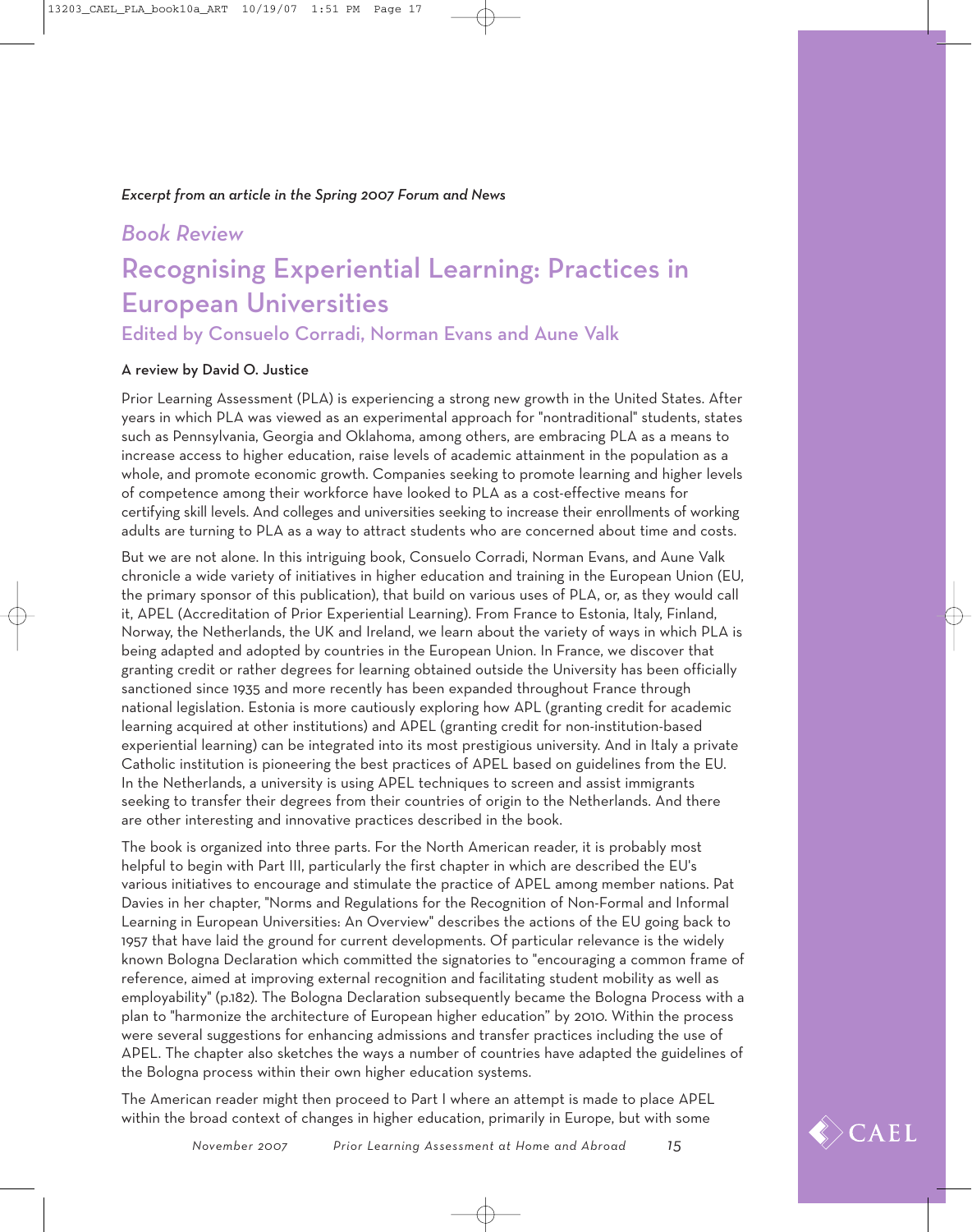passing references to Canada, Australia, New Zealand and South Africa. More relevant to the specific cases described in Part II, the second chapter of Part I describes how the various EU initiatives impact APEL and, by extension, Lifelong Learning. Although at times confusing to the uninitiated, Part I does set the stage for understanding the early initiatives in APEL that are then described in Part II.

Moving from Part I to Part II we get glimpses of a wide variety of implementation practices. There are several common threads that run across most of the initiatives described. First, there is a consistent emphasis on tutoring and counseling as an essential component of any successful APEL program. Clearly this is a new element for most of the institutions, and their various approaches suggest some creative solutions. Another continuing issue of debate among the institutions and countries is the terminology. Some use APEL (Accreditation of Prior Experiential Learning) others use APL (Accreditation of Prior Learning, presumably eliminating non-formal learning) and others create additional terms and phrases to more accurately describe their programs. And, of course, language also plays a role in differing definitions. Still, the debate over terms also illuminates the ongoing arguments about how learning outside traditional institutions and patterns ought to be treated. Some of these debates will be familiar to American readers, like the fear that recognition of learning outside of formal institutions will lower standards. Others open new views on the use of PLA like the use of APEL to accommodate learning immigrants or refugees bring from their home countries. And one of the most interesting threads is the repeated point that recognition of the validity of the theories underlying APEL requires a rethinking of the way people learn and therefore a reexamination of the fundamentals of curriculum, teaching and learning practices.

Of course, there are also the usual debates about using PLA for admission to advanced programs or actually granting credit or even complete certificates or degrees. For the most part there seems to be a variety of limits on the amount of credit (from 25% to 50% of a full degree) in those institutions granting credit for prior learning. On the other hand there seems to be more acceptance of APEL as a means of opening access (admission) without going through the more traditional paths.

For those of us who have been advocates for PLA here in the United States for years, this book is encouraging on the one hand and disappointing on the other. It is encouraging in that it illustrates the growing acceptance and adoption of PLA in some very traditional cultures. And it demonstrates that PLA can be used in new and creative ways. It is instructive, as I have tried to illustrate, in the adaptations that are being developed. And it is even inspirational as several of the 18 authors express their passion about PLA as a liberating movement in European higher education. But the book is disappointing in its lack of data on the amount and extent of the practice of PLA. I was struck, for example, by the virtual lack of mention of Germany, a country whose universities were international models for higher education at the turn of the 20thcentury and strongly influenced American higher education. Is there no APEL in Germany? And if not, why not? While there is considerable discussion of policy and guidelines, there is little nformation other than anecdotal about the actual range and scope of PLA in Europe and little information about where it will be in the future. One is tempted from the tone of some authors to conclude that PLA will not find much traction in Europe despite the policy being promulgated by the EU meetings. Indeed, more than one of the authors asserted that the Bologna process would not achieve its 2010 goals on time.

As Norman Evans mentioned in a Fall 2006 Forum and News article, consistency in terminology among the authors was difficult to achieve due to the ways in which terms are used in the various countries. This can be challenging for the reader at times. In the end, however, the book is a valuable read. Although I believe it could use a better organized structure which would eliminate duplication and redundancy, it does provide the reader with an inside view of PLA practices in contemporary Europe.

Recognising Experiential Learning: Practices in European Universities is available for download at http://www.eullearn.net/

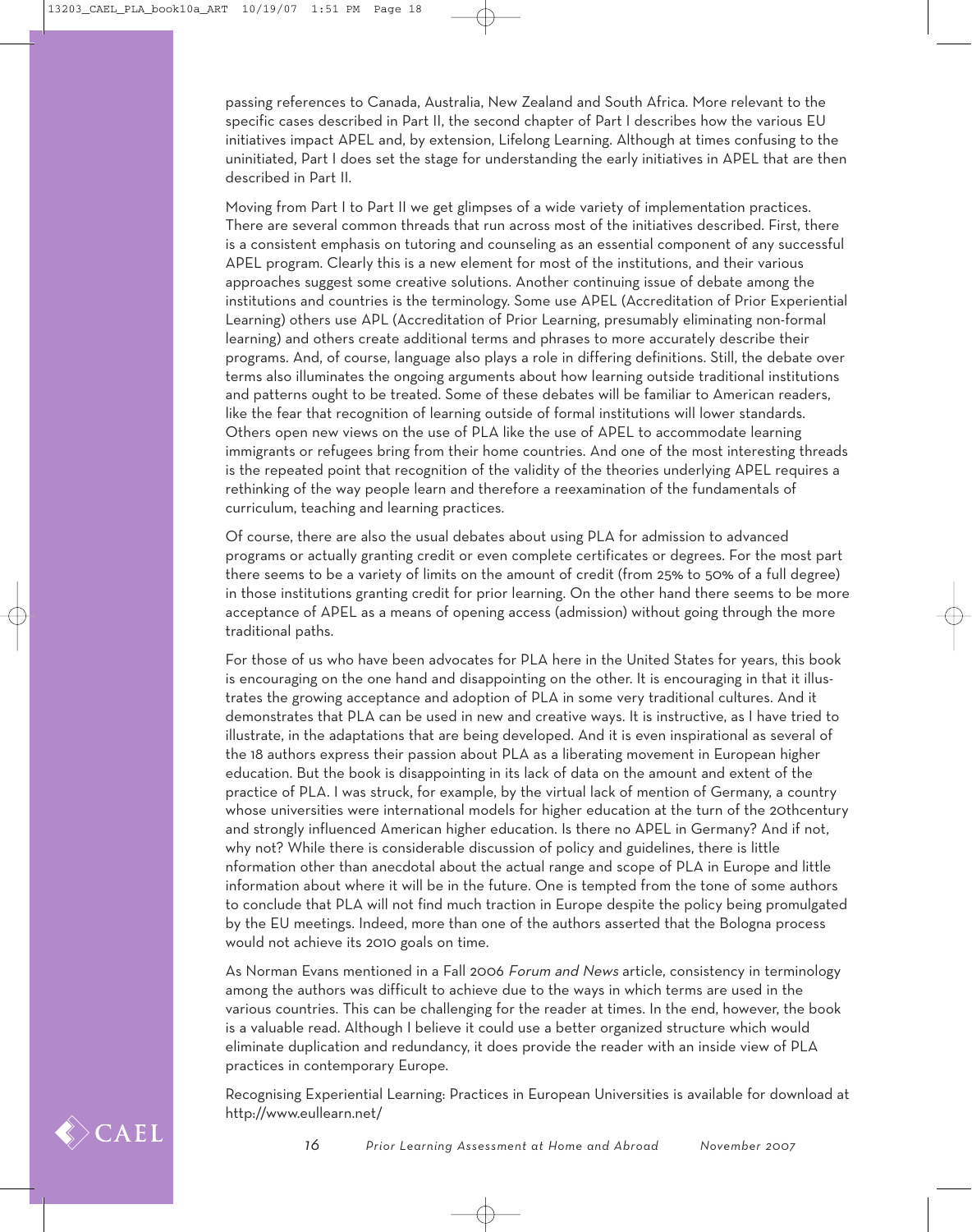### **Assessing Learning: Standards, Principles & Procedures Second Edition**

By Morry Fiddler, Catherine Marienau, and Urban Whitaker

Since CAEL first published Urban Whitaker's book, *Assessing Learning: Standards, Principles, and Procedures*, in 1989, the landscape of higher education and adult learning has changed dramatically. While respecting the Whitaker framework and the fundamental principles, author Morry Fiddler and Catherine Marienau have added important perspectives and contexts that bring the assessment of learning to new venues, including work-based learning and non-credit based learning. This second edition provides an updated set of standards for the assessment of learning and the awarding of credit for learning gained from experience.

Prices — CAEL Members: \$23.96; Non-members: \$29.95 plus shipping ISBN: 978-0-7575-2979-5



### **Earn College Credit for What You Know Fourth Edition**

By Janet Colvin

This new edition offers the latest, most current information on prior learning assessment (PLA) for adult learners, professionals, evaluators, administrators, faculty, and training managers. Prior learning assessment is a valid, yet underused, process of evaluating and recognizing learning that helps adults to earn credit for knowledge acquired through work, training, volunteer and union activities, hobbies, and other life experiences.

Important features of this book:

- Convenient and informative question and answer format for busy working adults
- \* Exercises for understanding and applying learning theory
- \* Profiles of adult students and their successful use of prior learning assessment to complete their degrees
- Explanation of the CAEL standards for quality prior learning assessment

Prices — CAEL Members: \$19.96; Non-members: \$24.95 plus shipping ISBN: 978-0-7575-2750-0

*To place an order, please call Kendall/Hunt Publishing Company: 1-800-228-0810 or visit: www.kendallhunt.com*

#### **Online PLA Certificate Program**

Learn to develop a professional portfolio assessment system for your institution or strengthen your institution's existing prior learning assessment (PLA) programs by completing the online PLA certificate program. Offered by the Council for Adult and Experiential Learning (CAEL), this program provides the basic tools to develop skills and procedures for assessing adults' prior learning.

Completion of the first two workshops leads to a Certificate of Professional Achievement as a Prior Learning Assessor. Participants who successfully complete all four facilitated workshops will be granted a Certificate of Mastery in Prior Learning Assessment.

DePaul University is a partner with CAEL in the design and delivery of this online workshop. To register for the PLA Online Workshops, please visit http://www.learning.depaul.edu/info/pla.